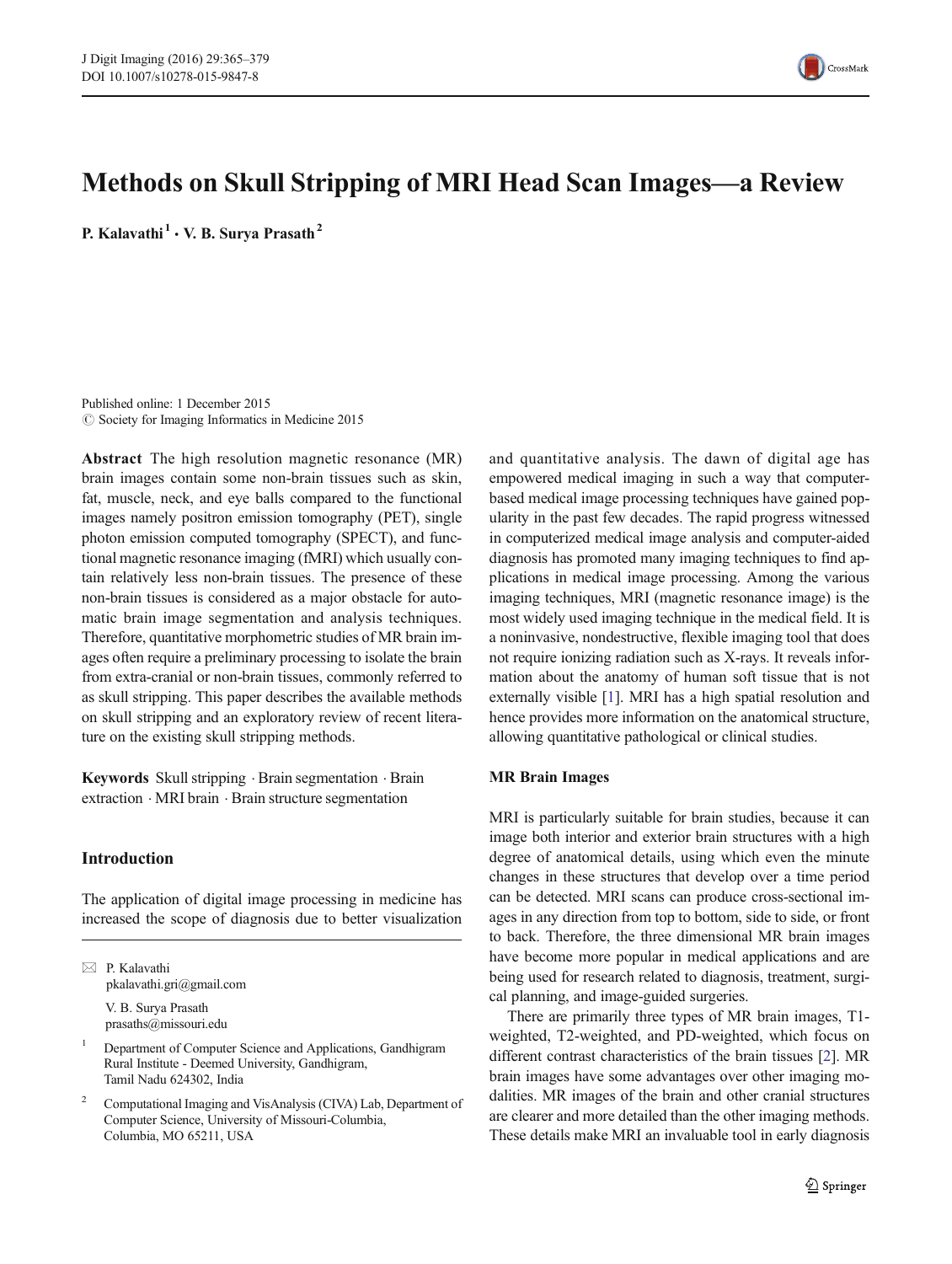and evaluation of many brain-related deceases. MRI has the ability to image the brain in any plane without physically moving the patient whereas CT scans are limited to one plane, the axial plane [[3](#page-12-0), [4](#page-12-0)].

The brain MRI is widely used to diagnose the brain diseases such as acoustic neuroma, Alzheimer's disease, amyotrophic lateral sclerosis, aneurysm in the brain, arteriogram, arteriovenous malformation-cerebral, blood clots, brain abscess, brain tumor-children, central pontine myelinolysis, cerebral amyloid angiopathy, chronic subdural hematoma, Cushings disease, dementia, dementia due to metabolic causes, diabetes insipidus central, Huntington's disease, hypopituitarism, melanoma of the eye, Menieres disease, metastatic brain tumor, multi-infarct dementia, multiple sclerosis, myelin, normal pressure hydrocephalus (NPH), optic glioma, partial (focal) seizure, petitmal seizure, pituitary tumor, prolactinoma, Reye syndrome, sinusitis, stroke, subdural hematoma, TMJ disorders, toxoplasmosis, Wernicke–Korsakoff syndrome, and Wilson's disease [\[5](#page-12-0)].

#### Skull Stripping of MR Brain Images

The MRI system produces brain image as 3D volumetric data expressed as a stack of two-dimensional slices and it is necessary to use computer-aided tool to explore the information contained in these brain slices for various brain image applications such as volumetric analysis, study of anatomical structure, localization of pathology, diagnosis, treatment planning, surgical planning, computer-integrated surgery, construction of anatomical models, 3D visualization, and research.

Several image processing methods are required before the brain images can be explored. Image processing covers various techniques that are applicable to a wide range of applications, among which segmentation is an essential and important process in medical image processing and analysis [[6](#page-12-0)]. There are number of algorithms being proposed in the field of medical image segmentation [[7\]](#page-12-0). These techniques are broadly classified into four categories: methods based on gray level features, methods based on texture features, model-based segmentation methods, and atlas-based segmentation methods [\[8](#page-12-0)–[13\]](#page-12-0).

The quantitative morphometric studies of MR brain images often require a preliminary processing to isolate the brain from extra-cranial or non-brain tissues from MRI head scans, commonly referred to as skull stripping [\[14](#page-12-0)–[17\]](#page-12-0). Because the brain images that have preprocessed with automatic skull stripping eventually lead to get better segmentation of different brain regions which results for accurate diagnosis of various brainrelated diseases. The brain regions must be skull-stripped prior to the application of other image processing algorithms such as image registration and warping [\[18](#page-12-0)], brain volumetric mea-surement [\[19](#page-12-0)], inhomogeneity correction [\[20\]](#page-12-0), tissue classification [\[21\]](#page-12-0), analysis of cortical structure [\[22](#page-12-0)], cortical surface reconstruction [[23](#page-12-0)], cortical thickness estimation [\[24](#page-12-0)],

identification of brain parts [[25](#page-12-0)], multiple sclerosis analysis [\[26](#page-12-0)], Alzheimer's disease [\[27\]](#page-12-0), schizophrenia [[28\]](#page-13-0), and monitoring the development or aging of the brain [[29](#page-13-0)]. Some skull stripping results of 2D brain slices and 3D brain volumes are illustrated in Fig. [1](#page-2-0).

Moreover, skull stripping being a preliminary step, designed to eliminate non-brain tissues from MR brain images for many clinical applications and analyses, its accuracy and speed are considered as the key factors in the brain image segmentation and analysis. However, the accurate and automated skull stripping methods help to improve the speed and accuracy of prognostic and diagnostic procedures in medical applications.

A number of automated skull stripping algorithms are available in the literature. Several comparative studies have also been carried out on the existing skull stripping methods to analyze their performance using the commonly available datasets. Each skull stripping method has their own merits and limitations. The objective of this paper is to present the current methods in MRI skull stripping, their scope and limitations. Remaining parts of the paper is organized as follows: in section 2, the classification and review on skull stripping methods and their challenges are given. The conclusion is given in section 3.

# Skull Stripping Methods

Skull stripping methods which are available in the literature are broadly classified into five categories: mathematical morphology-based methods, intensity-based methods, deformable surface-based methods, atlas-based methods, and hybrid methods.

#### Morphology-Based Methods

Generally, these methods use the morphological erosion and dilation operations to separate the skull from the brain region. These methods require a combination of thresholding and edge detection methods to find the initial ROI (region of interest). The main rawbacks of these methods are that they often depend on many parameters such as size and shape of the structural element for morphological operation. These parameters are fixed by empirical experimentation; the value on these parameters directly influences the final output of these methods.

The method, automatic detection of brain contours in MRI datasets developed by Brummer et al. [[30\]](#page-13-0) is one of the first commonly used methods for skull stripping. It consists of histogram-based thresholding and morphological operations. Based on the brain anatomical knowledge, it discriminates between the desired and undesired structures. This method is implemented using a sequence of conventional and novel morphological operations, using 2D and 3D operations. As a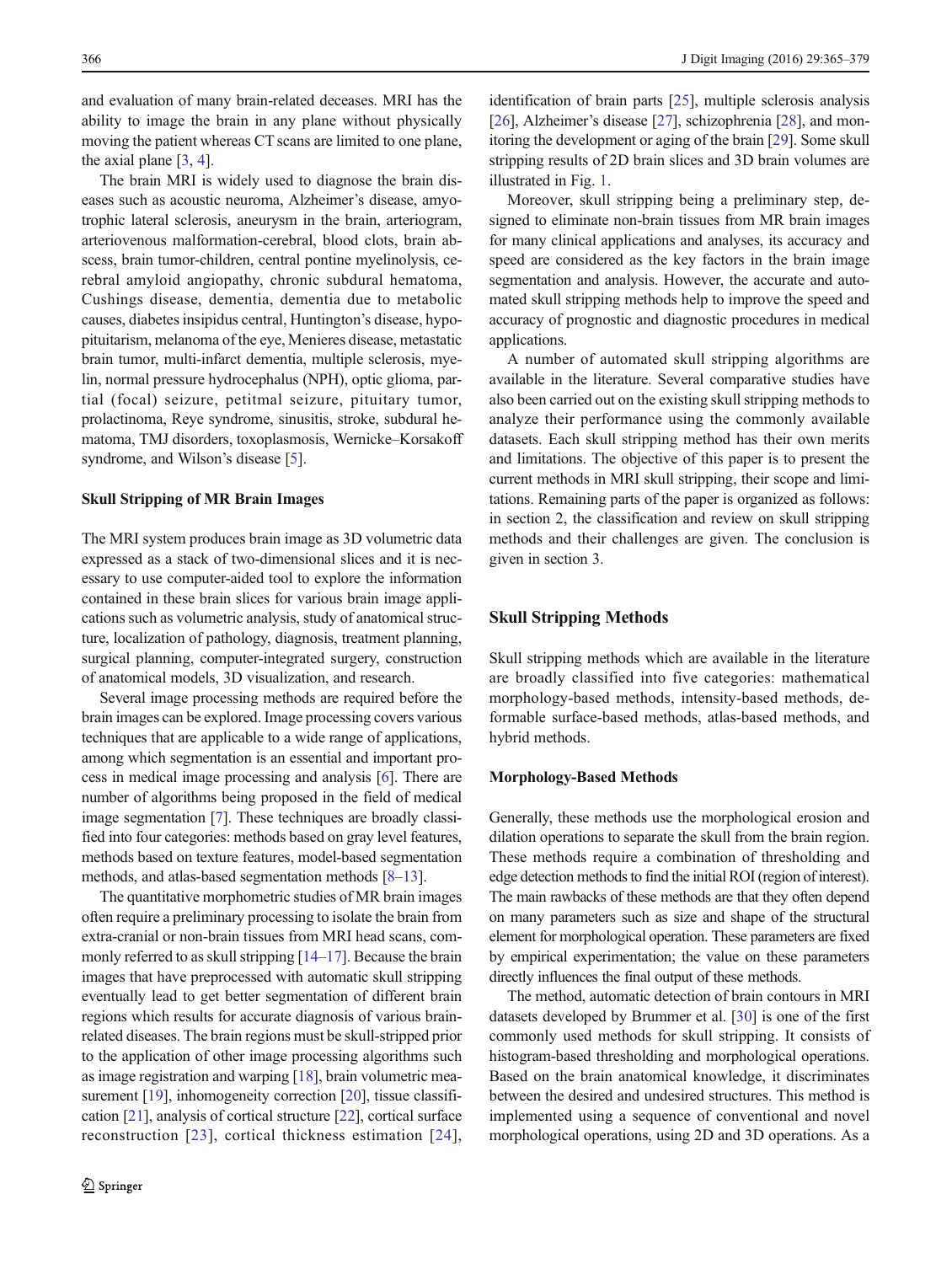<span id="page-2-0"></span>Fig. 1 Skull stripping results of 2D and 3D brain volume. a Original 2D brain slice. b Skull stripped 2D brain slice. c Original brain volume. d Skull stripped brain volume



final step, it performs overlap tests on candidates brain regions of interest in the neighboring slice images to propagate coherent 2D brain masks through the third dimension. However, existing methods that use mathematical morphology are sometimes sensitive to small data variations and it is difficult to find the optimum morphology size for separating the brain tissues from the non-brain tissues [[31](#page-13-0), [32](#page-13-0)]. A similar method proposed by Tsai et al. [[33\]](#page-13-0) is based on histogram analysis and morphological operations.

To detect anatomical brain boundaries, Sandor and Leahy [\[34\]](#page-13-0) used 3D Marr–Hildreth edge detector and morphological operation as a preprocessing procedure to find and label the cortical surface in three-dimensional MR brain images. Exbrain [[35\]](#page-13-0) is a fully automatic algorithm that segments T1-weighted MR head scans. It uses 3D morphological operations and connected component analysis. Exbrain chooses a threshold and increments it by unit steps until there is a significant change in the volume found after a set of morphological and connected component operations. It works on normal as well as certain types of abnormal brain slices. It is fully 3D and therefore independent of scan orientation.

Brain surface extraction (BSE) for T1 and T2-weighted brain images proposed by Shattuck et al. [[36\]](#page-13-0) is an edgebased method that employs anisotropic diffusion filtering. Edge detection is implemented using a 2D Marr–Hildreth operator, employing low-pass filtering with a Gaussian kernel and localization of zero crossings in the Laplacian of the filtered image. BSE breaks connections between the brain and the other tissues in the head using a morphological erosion operation. After identifying the brain using a connected component operation, BSE applies a corresponding dilation operation to undo the effects of the erosion. As a final step, BSE applies a morphological closing operation that fills small pits and holes that may occur in the brain surface. BSE requires fixed parameters such as diffusion iteration, diffusion constant, edge constant, and erosion size. BSE is based on an edge detecting algorithm, sometimes it failed to work with poor contrast images.

A method based on seed growth and threshold techniques for automatic segmentation of brain MRI is employed by Shanthi and Sasikumar [\[37](#page-13-0)]. A method described by Mikheev et al. [\[38](#page-13-0)] is an automatic segmentation of brain from T1 weighted MR brain images. It uses an intensity threshold followed by removal of narrow connections using their Bridge Burner method, though, the Bridge Burner is not a skull stripping algorithm. However, the algorithm can be modified to produce an output similar to the other skull stripping methods by morphologically closing the output and then filling the holes in the mask.

Park and Lee [[39\]](#page-13-0) developed a skull stripping method for T1-weighted MR brain images based on 2D region growing method. It aims to automatically detect two seed regions of the brain and non-brain by using a mask produced by morphological operations. Then, the seed regions were expanded using 2D region growing algorithm, based on the general brain anatomy information.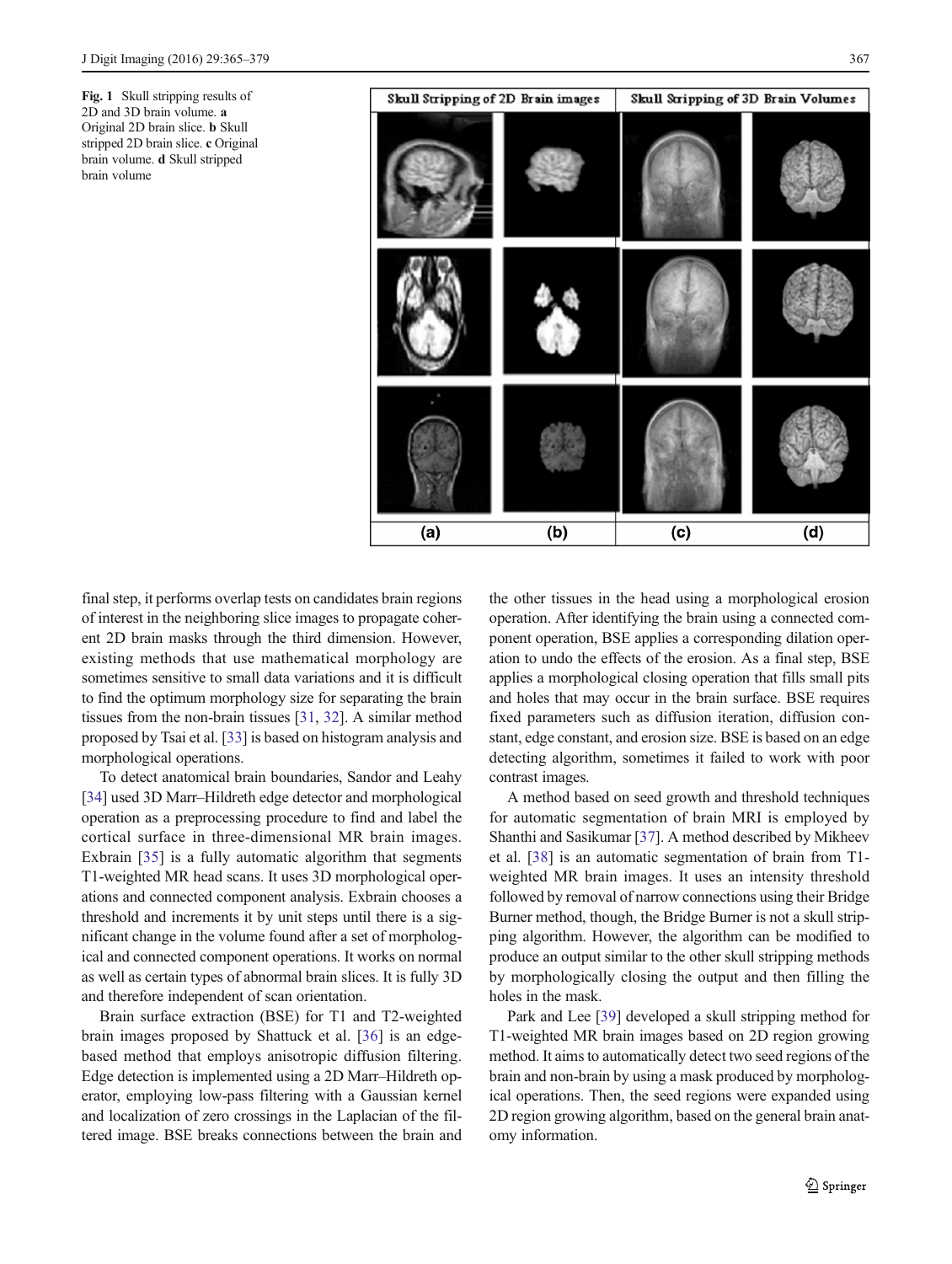Skull stripping MR brain images using anisotropic diffusion filtering and morphological processing is described by Gao and Xie [\[40\]](#page-13-0). Automatic skull stripping using image contour and a method to segment the brain from MRI human head scans were developed in [\[41,](#page-13-0) [42\]](#page-13-0), which uses morphological operations and connected component analysis to identify the brain in T1-weighted MR brain images.

Brain extraction algorithm (BEA) [\[43\]](#page-13-0) is a brain extraction method that uses diffusion, morphological operations and connected component analysis to extract the brain region in T2-weighted axial slices. Brain extraction method for T1 weighted MR brain images based on morphological operation and run-length scheme has also been proposed in [[44\]](#page-13-0).

The simple paradigm for extra-cerebral tissue removal (SPECTRE) is based on a watershed principle and it combines elastic registration, tissue segmentation, and morphological operators as described by Carass et al. [\[45](#page-13-0)], for T1-weighted brain images.

#### Intensity-Based Methods

Intensity-based methods use the intensity values of the image pixel to separate the brain and non-brain region. For example, histogram-based method, edge-based method, and region growing methods are intensity-based methods. These methods rely upon modeling the intensity distribution function to classify the brain and non-brain tissues in the brain images. The main limitation of these methods is they are sensitive to intensity bias due to various imperfection introduced in MRI head scan images such as low resolution, high level of noise, low contrast, and the presence of various imaging artifacts.

3dIntracranial [[46,](#page-13-0) [47](#page-13-0)] is an automatic segmentation of intracranial regions in T1 and T2-weighted MRI brain images. In this, a down-hill simplex method is used to estimate means, standard deviations, and weights of presumed gray matter (GM), white matter (WM), and background compartments. From these estimated values, a probability density function (PDF) is derived to set upper and lower signal intensity bounds. These upper and lower bounds are set to exclude non-brain voxels. Then, the connected component analysis is carried out slice-by-slice to identify the brain, followed by a 3D envelope process over all the slices. Finally, a neighborhood analysis is performed on each voxel to include or exclude the misclassified voxels. In this technique, nine parameters are required to be estimated for each image. Poor results are obtained if the estimation and initialization are not done properly [\[31](#page-13-0)]. A connectivity-based threshold algorithm to extract the brain regions of 3D sagittal MR skull stripping was developed by [\[48\]](#page-13-0).

Dawant et al. [\[49\]](#page-13-0) developed an automatic method for 3D segmentation of internal structures of the head in MR images using a combination of similarity and free-form

transformation. An adaptive fuzzy segmentation algorithm for 3D magnetic resonance image was employed in Pham and Prince [\[50](#page-13-0)].

The watershed algorithm (WAT) proposed by Hahn and Peitgen [\[51\]](#page-13-0) is intensity-based approach for T1-weighted images, which relies on a 3D algorithm with pre-flooding performed on the intensity inverted image that operates under the assumption of white matter connectivity and segments the image into brain and non-brain components. But, it often produces over-segmentation and is sensitive to noise present in the image. It may fail to remove dura, skull, and various nonbrain structures in the neck or eye area [[52\]](#page-13-0).

Statistical parameter mapping version 2 (SPM2) [[53\]](#page-13-0) does not explicitly generate a brain mask; however, it can be obtained from the sum of the GM and WM compartments after tissue segmentation process in T1-weighted brain images. The SPM5 [\[54\]](#page-13-0), an enhanced version of SPM2 [\[53](#page-13-0)], like SPM2, does not explicitly generate a brain mask. It uses a probabilistic brain tissue segmentation method. This model combines image registration, tissue classification, and bias correction. The output images are probabilistic images per tissue class. The nonuniformity corrected T1-weighted image and the mask were given as inputs.

Zu et al. [[55\]](#page-13-0) proposed a skull stripping algorithm that consists of foreground and background thresholding, disconnection of the T1-weighted brain from the skull and head tissues by morphological operations, and removal of residue fragments for segmenting the brain region from MR head scans. Grau et al. [\[52\]](#page-13-0) proposed a method which is an improvement over the WAT [[51\]](#page-13-0) which enables the use of different prior information based on the probability calculation instead of the usual gradient calculation and it combines the watershed transform and atlas registration using markers.

Graph cuts (GCUT) is a skull stripping method for T1 weighted images proposed by Sadananthan et al. [\[56\]](#page-13-0) relies on graph-theoretic image segmentation techniques to position the cuts which serve to isolate and remove dura. First, it finds a threshold between the intensities of the GM and the CSF and uses it to generate a preliminary binary mask which ideally includes the brain, the skull, and some thin connections between them. Then, the graph cuts can be used to find a connected submask that minimizes the ratio between the cost of its boundary and its volume. This can be seen as a simple shape prior. This submask is post-processed to obtain the final segmentation. GCUT is usually quite accurate but sometimes makes large mistakes by following a wrong edge [\[43\]](#page-13-0).

Somasundaram and Kalavathi [\[57](#page-13-0)] have developed a simple skull stripping method based on 2D region growing method. Segmentation in magnetic resonance human head scans using multi-seeded region growing method has been developed in [[58](#page-13-0)]; it uses multiple seed points to extract the brain from T1, T2, and PD-weighted brain images. Brain asymmetry is computed on the segmented brain images in [\[59](#page-13-0)].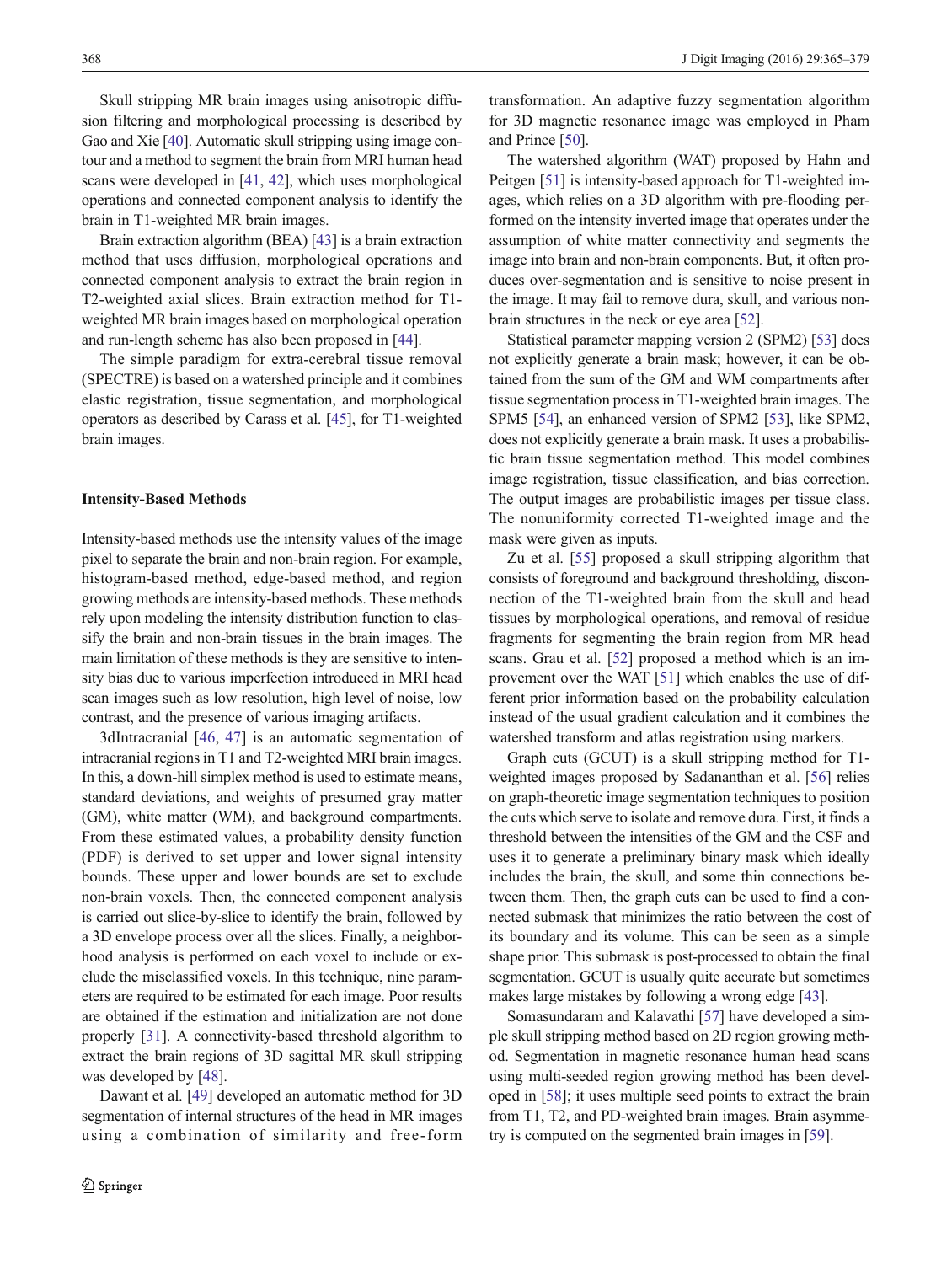#### Deformable Surface-Based Method

Skull stripping methods based upon deformation models typically evolve and deform an active contour to fit the brain surface, which is identified using selected images characteristics. Active contour is a self-regulating dynamic curve that moves under the influence of energy functional towards the desired object boundaries. The basic idea of any active contour model starts with an initial closed curve which is iteratively shrunk or expanded with respect to the boundary of the object by satisfying some constraints associated with the image. The shrink/expand operations are referred to as curve evolution. These methods are dependent on the location of the initial curve and the image gradient to stop the evolving curve on the object boundary. The advantage of these methods is they can simultaneously detect both the interior and exterior boundaries of an object and however these methods are sensitive to noise. The active contour model uses the level set theory which provides more flexibility and convenience in its implementation. In general, deformable models have the potential to produce more robust and accurate skull stripping results than methods using edge detection and threshold classification.

Aboutanos et al. [[60](#page-13-0)] evolved a 2D contour to find the brain border in T1-weighted image by maximizing its corresponding one-dimensional (1D) optimization problem, which was obtained via geometrical transformation from a 2D contour using dynamic programming techniques. The 1D optimization problem was described by a cost function that consists of intensity value, morphology, gradient, the moving speed of the contour, and the smoothness of the contour. Zeng et al. [\[61\]](#page-13-0) proposed a system of two level set equations whose zero level curves represented their inner and outer boundaries of the gray matter of the cortex. Each level set equation was driven towards the inner or outer boundary by a force term determined by the intensity distribution of brain tissues (i.e., cerebrospinal fluid (CSF), WM, and GM). The two level set equations were further related to each other by constraining the distance between the inner and outer boundaries (i.e., the thickness of gray matter).

Suri [\[62\]](#page-13-0) devised an active contour algorithm that uses the level set methods to evolve the active contour. It uses a fuzzy membership function to classify brain images into four components: WM, GM, CSF, and background, then used a gradient detector and a deformable model to evolve an active contour to fit the surface between the CSF and GM. Segmentation of brain from 3D MR images using level sets and dense registration proposed by Baillard et al. [[63\]](#page-13-0) integrates 3D segmentation and 3D registration processes. The segmentation process is based on the level set formation, in which the speed term was determined by the curvature of the evolving curve and by a sign function that indicates whether to include or exclude a pixel through which the curve passed.

Brain extraction tool (BET) developed by Smith [\[31](#page-13-0)] employs a deformable model that evolves to fit the brains surface by the application of a set of locally adaptive model forces. BET makes an intensity-based estimation of the brain and non-brain threshold, determines the center of gravity of the head, defines an initial sphere based on the center of gravity, and expands the tessellated sphere until it reaches the brain edge. It has two user-adjustable parameters, fractional intensity threshold and threshold gradient. BET produces the brain volume smoother than the other methods and often includes additional non-brain tissues. This algorithm was tested with T1 and T2-weighted images. However, BET has failed to extract the brain region in the bottom axial slices because the head scan included much neck portion, for these slices center of gravity of the volume was outside the brain, thus failed to extract the brain regions [[64](#page-13-0)].

BET2 [[65\]](#page-13-0) is based on BET [\[31\]](#page-13-0), which finds the brain boundary in the given MR brain image. BET attempts to find external skull surface voxels, but does not fit a surface to the brain boundary and the resulting crude skull image contains a relatively large number of false negatives and positives. BET2 uses high-resolution T1 and T2-weighted images, and it ideally requires a pair of T1 and T2-weighted images, preferably of 2 mm resolution. First, the brain surface in T1 is found using the original BET algorithm. Then T2 is registered to the T1 image.

3dSkullStrip [[66](#page-13-0)], a part of the AFNI (analysis of functional neuro images) package, is a modified version of BET [\[31](#page-13-0)] for skull stripping the T1-weighted brain images based on the spherical surface expansion paradigm. It includes modifications for avoiding the eyes and ventricles. Statistical shape model for automatic skull stripping of T1-weighted brain images by Lao et al. [\[67\]](#page-13-0) is a surface model of the brain boundary and is hierarchically represented by a set of overlapping surface patches, each of which has elastic properties and deformation range that is learned from a training set. The deformation of this model is hierarchical which adds robustness to local minima. Moreover, the deformation of the model is constrained and guided by global shape statistics. The model is deformed to the brain boundary by a procedure that matches the local image structure and evaluates the similarity in the whole patch rather than on a single vertex.

Model-based level set method (MLS) by Zhuang et al. [\[32](#page-13-0)] is based on active curve to remove the skull and intracranial tissues surrounding the brain in MR brain images. It was developed for controlling the evolution of the zero level curve that is implicitly embedded in the level set function. The evolution of the curve was controlled using two parameters in the level set equation, whose values represented the forces that determined the speed of the evolving curve. The first force was derived from the mean curvature of the curve and the second was designed to model the intensity characteristics of the cortex in MR images. The combination of these forces in a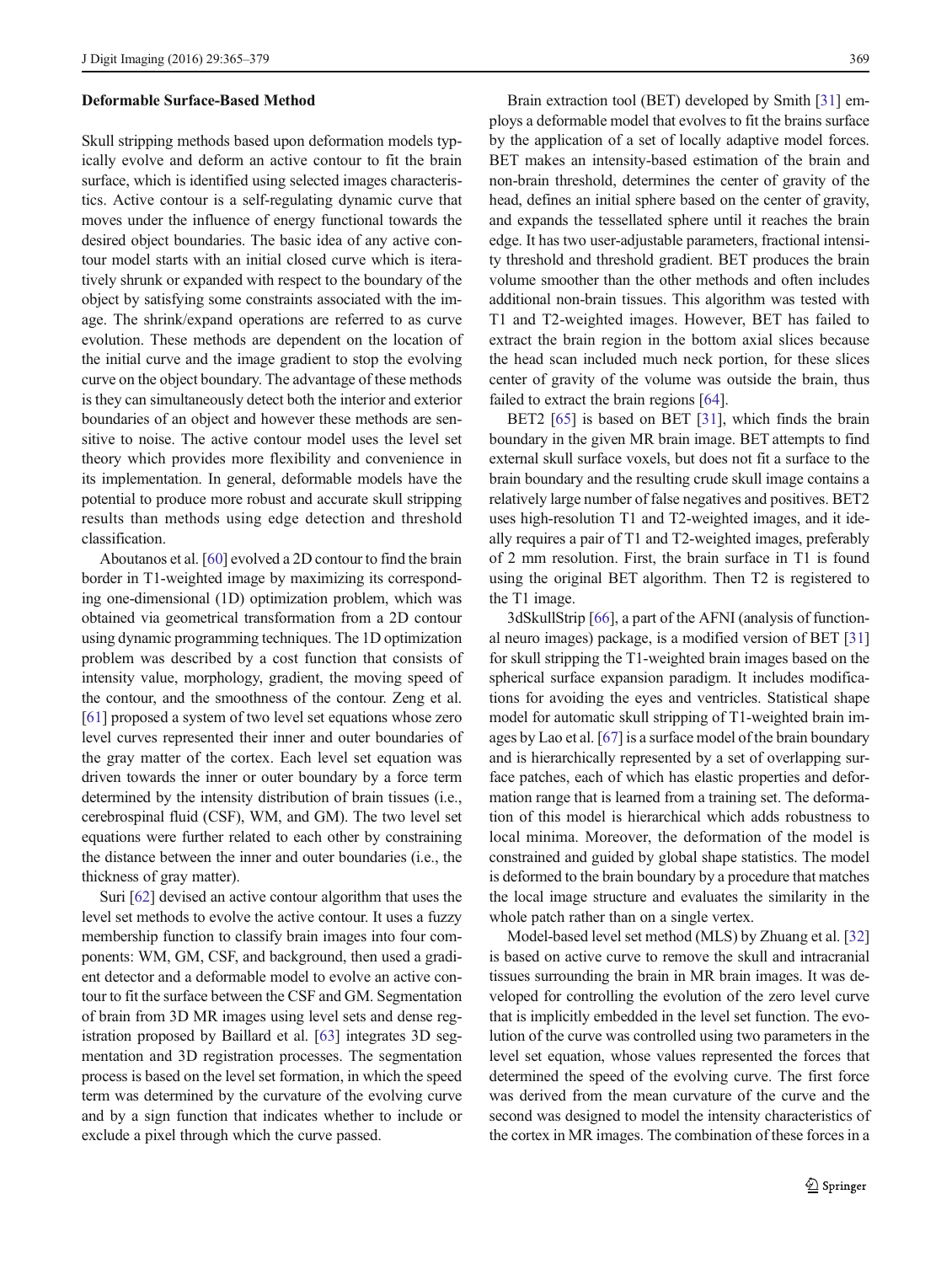level set framework pushed or pulled the curve towards the brain surface. The MLS algorithm was tested with T1 and T2 weighted brain volumes. John et al. [\[68\]](#page-13-0) also proposed a 3D skull stripping method based on mathematical morphological operations along with statistical techniques.

Yunjie et al. [[69](#page-13-0)] developed a fast automatic skull stripping method based on an adaptive gauss mixture model and a 3D mathematical morphology method. The gauss mixture model is used to classify the brain tissues and to estimate the bias field in the brain tissues. The 3D mathematical morphology is used for skull stripping other tissues. A method based on an implicit deformable model which is described by radial basis functions is introduced by Liu et al. [\[70\]](#page-14-0) for skull stripping.

A method that uses watershed segmentation, Gaussian mixture model clustering and a modification of BET is employed [[71](#page-14-0)] to segment MR images of premature infant brains. Tao and Chang [[72](#page-14-0)] developed a deformable surfacebased algorithm that first analyzes the intensity of the entire image to find an approximate centroid of the brain and then it initializes an ellipsoidal surface around it. It uses tissue classification and bias field estimation to compute external force for surface deformation and relies on the internal force, derived from local surface patch to maintain the topology and smoothness of the surface. This algorithm was tested with T1 and T2-weighted brain images.

A skull stripping method using Chan–Vese active contour method has been developed in [\[73](#page-14-0)]. Hwang et al. [\[74](#page-14-0)] has introduced a skull stripping method using fast 3D level set method and a refinement process. This method uses a speedup operator on the conventional 3D level set method in order to accelerate the level set evolution and the accuracy of brain extraction is improved by adopting a refinement process.

An automated and simple method for brain MR image extraction proposed by Zhang et al. [[75\]](#page-14-0) uses an improved geometric active contour model to solve the boundary leakage problem in T1-weighted MR brain images. The method defines the initial function as a binary level set function to improve the computational efficiency. A novel skull stripping method for T1-weighted MRI human head scan images is employed by Somasundaram and Kalavathi [[76\]](#page-14-0). Simplex mesh and histogram analysis skull stripping (SMHASS) described by Galdames et al. [\[77](#page-14-0)] is a brain extraction method for T1-weighted images based on deformable models and histogram analysis. In this method, a pre-segmentation step is used to find the optimal starting point for the deformation and is based on thresholds and morphological operators. Threshold values for this method are computed using comparisons with an atlas. The deformable model is based on a simplex mesh and its deformation is controlled by the image local gray levels and gray level statistical model constructed on the pre-segmentation. A contour-based brain segmentation method [[78\]](#page-14-0) uses two stage brain segmentation methods to segment the brain from T1, T2, and PD-weighted brain images.

### Atlas/Template-Based Methods

Atlas/template-based method relies on fitting an atlas/template on the MRI brain image to separate the brain from the skull. It has an ability to separate brain and non-brain when no welldefined relation between regions and pixel intensities in the brain image. These methods vary in how many templates they use in distinguishing brain regions and also how they apply these atlases.

Dale et al. [[79\]](#page-14-0) described a skull stripping method as a preprocessing step for cortical surface reconstruction process. This procedure takes an intensity-normalized image and deforms a tessellated ellipsoidal template into the shape of the inner surface of the skull. The deformation process is driven by two kinds of forces: (i) an MRI-based force, designed to drive the template outward from the brain and (ii) a curvature reducing force, enforcing a smoothness constraint on the deformed template. This latter force can be seen as an encoding a priori knowledge about the smoothness of the inner surface of the skull. Wang et al. [\[80\]](#page-14-0) study a method with initial skull stripping by co-registration of an atlas, followed by a refinement phase with a surface deformation scheme that is guided by prior information. Active shape model-based automated skull stripping method from infantile brain MR images has been described in Kobashi et al. [\[81](#page-14-0)]. Recently, Mahapatra [\[82](#page-14-0)] considered shaper prior information along with graph cuts for neonatal brain MRI.

The multi-atlas propagation and segmentation (MAPS) method presented by Leung et al. [\[83\]](#page-14-0) generates brain segmentation by combining many segmentations performed by atlas registration.

BEaST is a brain extraction method based on nonlocal segmentation technique by Eskildsen et al. [[84\]](#page-14-0). In this, a nonlocal segmentation is embedded in a multi-resolution framework. A library of 80 priors is semi-automatically constructed from the National Institutes of Health sponsored MRI study of normal brain development, the International Consortium for Brain Mapping, and the Alzheimer's disease Neuroimaging Initiative databases.

## Hybrid Methods

It combines more than one skull stripping results from different approaches in order to account for shortcomings of individual approaches. Many approaches that could be classified distinctly in one of the previous groups can be combined to integrate some feature for other method to produce accurate result.

Segmentation of brain tissue from magnetic resonance images developed by Kapur et al. [\[85\]](#page-14-0) uses a combination of three existing techniques from the computer vision literature: expectation/maximization segmentation, binary mathematical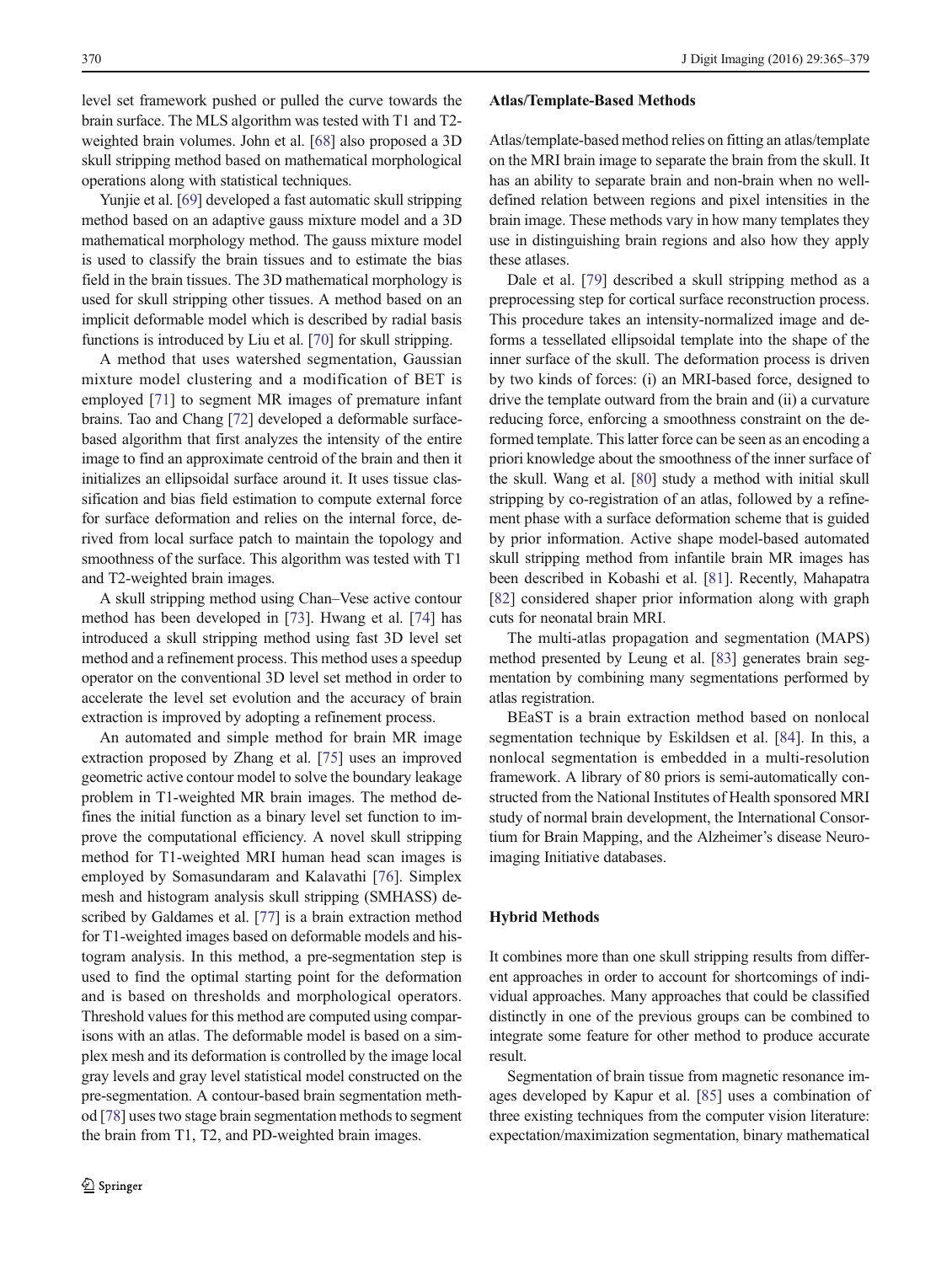morphology, and active contour models for segmenting the brain tissues.

A method by SFU (Simon Fraser University) is a fully automatic MRI brain segmentation algorithm developed by Atkins and Mackiewich [[86\]](#page-14-0). It uses an integrated approach which employs image processing techniques based on anisotropic filters, snake contouring technique, and a priori knowledge, which are used to remove the eyes in MR brain images. It was originally created for PD/T2-weighted axially acquired multi-spectral datasets. Enhancements were made to the ImageJ [\[87\]](#page-14-0) plugin version of this algorithm to handle coronal T1 datasets. This method is modeled for normal subjects and it failed to extract brain containing abnormal anatomic structures. It requires complex contouring algorithm to produce the results. The algorithm fails on the dataset with high density noise and poor contrast resolution [[35\]](#page-13-0).

Bauer et al. [\[88\]](#page-14-0) used atlas-based geodesic active contour segmentation with level set based algorithm implementation in ITK for skull stripping in T1-weighted, T1-contrast, T2 weighted, T2-flair, and CT images.

McStrip (Minneapolis Consensus Stripping) for T1 weighted images developed by Rehm et al. [\[89](#page-14-0)] is an automatic hybrid algorithm implemented in Interactive Data Language (IDL) that incorporates BSE [[36\]](#page-13-0) and requires no user intervention; it relies on warping to a template, intensity thresholding, and edge detection procedures. McStrip is initialized with a warp mask using automated image registration (AIR) [\[90](#page-14-0)] and dilates the AIR mask to form a coarse mask. It then estimates the threshold for brain and non-brain tissues based on the intensity histogram and automatically adjusts this threshold to produce a threshold mask. The volume of tissues within the threshold mask determines the choice of the BSE mask from among a suite of 15 masks computed using parameter combinations spanning both smoothing and edge parameters. The final McStrip mask is a union of the threshold and BSE masks after void filling and smoothing.

Hybrid watershed algorithm (HWA) [[91](#page-14-0)] is solely based on image intensity. It combines watershed algorithm [[51\]](#page-13-0) and deformable surface model [\[79](#page-14-0)]. This algorithm operates under the assumption of the WM connectivity. The algorithm first localizes a single WM voxel in a T1-weighted MR image and uses it to create a global minimum in the WM, before applying a watershed algorithm with a pre-flooding height. Then, the watershed algorithm builds an initial estimate of the brain volume, based on the 3D connectivity of the WM and segments the image into brain and non-brain components. A deformable surface model is then applied to locate the boundary of the brain in the image.

In order to overcome some of the weak points of the individual methods, Rex et al. [[92](#page-14-0)] combined multiple results of various skull stripping techniques including BSE [[36\]](#page-13-0), BET [\[31\]](#page-13-0), 3dintracranial [\[47](#page-13-0)], and MRI watershed techniques [\[79\]](#page-14-0) to segment the brain region from T1-weighted image. A

similar approach was undertaken in [\[93](#page-14-0)] to learn exemplars and combine with BSE [[36](#page-13-0)], BET [[31\]](#page-13-0).

Huang et al. [[94\]](#page-14-0) proposed a method to extract brain from T1-weighted brain images. It is a hybrid method combined with the expectation maximization (EM) algorithm with a preprocessing and post-processing techniques. It is based on mathematical morphology and connected component analysis and finds the brain border using geodesic active contours.

Carass et al. [\[95\]](#page-14-0) developed a skull stripping method that combines elastic registration, tissue segmentation, and morphological techniques into a fast hybrid method for extracting the brain in T1-weighted images. ROBEX [\[96\]](#page-14-0) is a RObust, learning-based Brain EXtraction system. This method combines the discriminative and generative model to achieve the final results. The discriminative model is a random forest classifier, trained to detect the brain boundary and the generative model is a point distribution model that ensures that the result is plausible. When a new image is presented to the system, the generative model explores it, to find the contour with highest likelihood in accordance with the discriminative model. As the generic target shape is not perfectly represented by the generative model, the contour is refined using graph cuts to obtain the final segmentation.

#### Comparative Studies on Skull Stripping Methods

Several comparative studies [[14,](#page-12-0) [97](#page-14-0)–[100\]](#page-14-0) have been carried out on some of the existing skull stripping methods. Lee et al. [\[97](#page-14-0)] compared the performance of the two automated methods (BET [\[31\]](#page-13-0) and BSE [[36\]](#page-13-0)) and two semi-automated methods (ANALYZE 4.0 [\[101\]](#page-14-0) and modified region growing (mRG) proposed by Yoon et al. [\[102\]](#page-14-0)). Although a fully automated method can produce good results, it requires additional manual intervention either to adjust the initial parameters or to edit the final result. This nevertheless can be mitigated by fixing the parameters and post-processing depending on the dataset or imaging modality. In contrast, the semi-automated methods had produced accurate results, but they were time consuming and prone to operator bias. Therefore, Lee et al. [\[97\]](#page-14-0) suggested that fully automated skull stripping method can be used as preprocessing method for various brain image segmentation and analysis methods as it takes less effort.

A study by Boesen et al. [\[98](#page-14-0)] compared the McStrip [\[89](#page-14-0)] method with SPM2 [[53](#page-13-0)], BET [\[31](#page-13-0)], and BSE [\[36](#page-13-0)] using T1 weighted MR brain volumes. McStrip is a hybrid algorithm based on intensity thresholding, nonlinear warping, and edge detection. It consistently outperformed SPM2 [\[53](#page-13-0)], BET [[31\]](#page-13-0), and BSE, although BET [[31](#page-13-0)] and BSE outperformed McStrip on the processing time. A comparative study on four skull stripping methods, BET [[31](#page-13-0)], 3dIntracranial [[46](#page-13-0)], HWA [\[91](#page-14-0)], and BSE [\[36](#page-13-0)] was carried out by Fennema-Notestine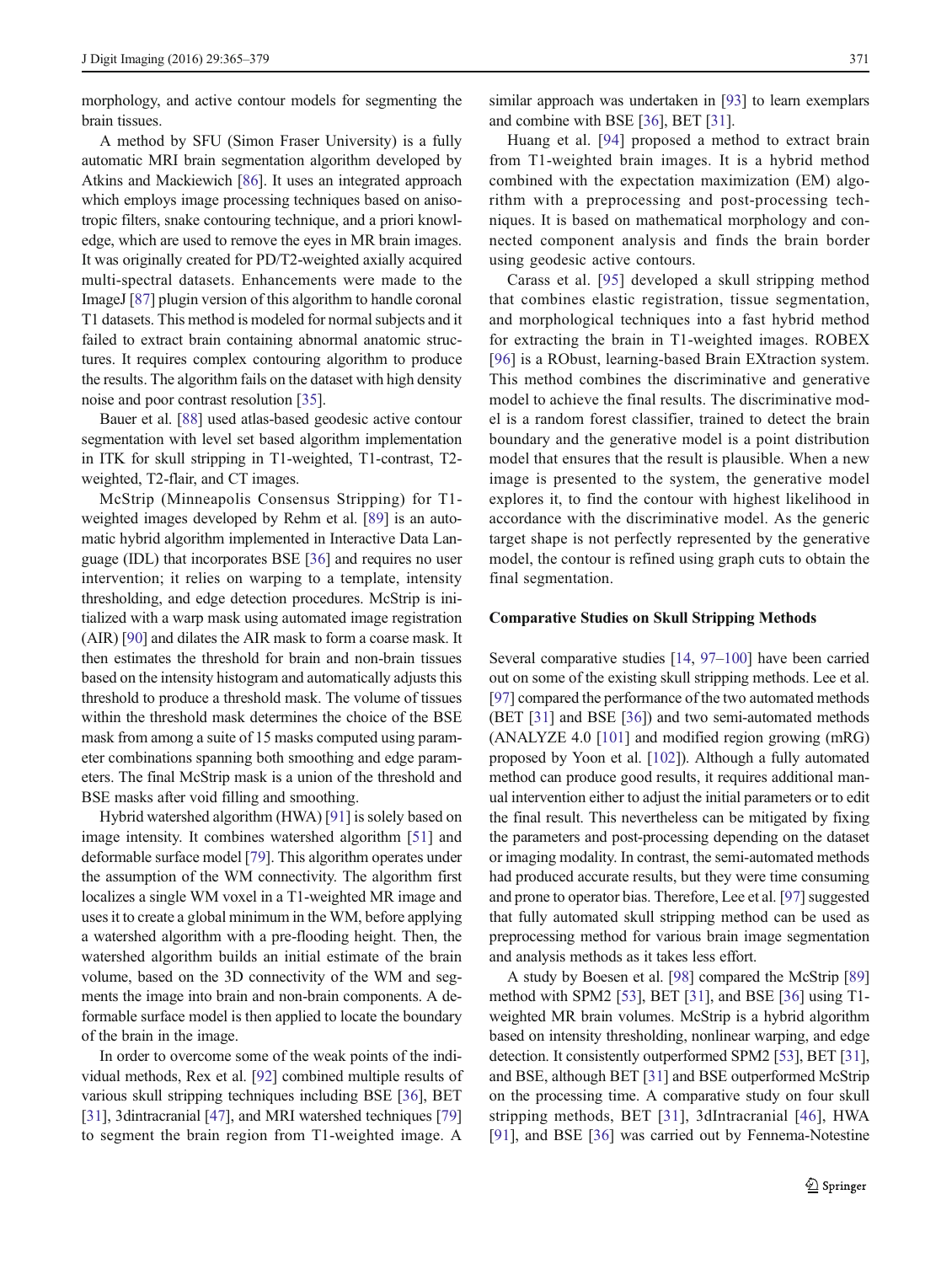et al. [\[14](#page-12-0)] to investigate the effect of bias correction, type of image set, and local anatomy of brain slice and diagnosis group. Their findings suggested that bias correction through the use of nonparametric nonuniform intensity normalization (N3) [[103](#page-14-0)] did not significantly improve the performance of the methods. HWA [\[91](#page-14-0)] may remove substantial non-brain tissue from the difficult face and neck regions, carefully preserving the brain, although the outcome often would benefit from further stripping of other non-brain regions; BSE [\[36](#page-13-0)] in contrast, more clearly reaches the surface of the brain, and but for few cases, some brain tissue may be removed. 3dIntracranial and BET [\[31](#page-13-0)] often left large non-brain regions and sometimes removed brain regions, particularly in the older populations.

Hartley et al. [\[99](#page-14-0)] compared two automated brain extraction methods BET [[31\]](#page-13-0) and BSE [[36\]](#page-13-0) to evaluate whether method accuracy is associated with the subject demographic and health characteristics. Both methods tend to produce under-segmentation and over-segmentation thereby producing both positive and negative errors. The study further showed that these methods are not entirely insensitive to subject characteristics.

Segmentation validation engine (SVE) [[100](#page-14-0)] developed a web-based resource for evaluating the performance of skull stripping in T1-weighted MR brain images. The resource provides both the data to be segmented and an online application that performs a validation study on the data. It allows the users to download the test dataset which is segmented by an arbitrary method.

A comparative study among HWA [[91\]](#page-14-0), BET [\[31\]](#page-13-0), and BSE [[36](#page-13-0)] was performed by Shattuck et al. [\[100](#page-14-0)] to evaluate the performance of their developed framework. Their results showed that with proper parameter selection, all the three algorithms can achieve satisfactory skull stripping on the test dataset. A comparative study on various methods [[14,](#page-12-0) [97](#page-14-0)–[100](#page-14-0)] revealed that HWA [\[91\]](#page-14-0) has the highest sensitivity in general but the lowest specificity. HWA [[91](#page-14-0)] seems to be more robust to the change of parameters than other methods. BSE [[36\]](#page-13-0) had high specificity than the other methods, while BET [\[31\]](#page-13-0) always under-segments by including more non-brain tissues and McStrip [[89\]](#page-14-0) out performs the other methods. However, most of the existing skull stripping methods are applicable to T1-weighted MR brain images. Moreover, none of these existing methods give satisfactory performance when evaluated with large-scale dataset of a wide range of scan types (T1, T2, and PD) and all types of scan orientations (axial, sagittal, and coronal). This is because of the complexity and variations in the human brain structures, presence of image noise, image contrast, and image artifacts [[104](#page-14-0)–[106](#page-14-0)]. The following table (Table [1\)](#page-8-0) summarizes the techniques used in the existing skull stripping methods along with their input type and limitations.

#### Challenges in Skull Stripping Techniques

Skull stripping process is a sophisticated and challenging task due to the intrinsically imprecise nature of the brain images. Automated algorithms for skull stripping should be robust, efficient, reliable, and produce consistent and more accurate results on the large volume of datasets. However, the presence of noise and various imaging artifacts in MRI may introduce undesired distortions to the brain images which may substantially degrade their quality [\[93](#page-14-0), [94\]](#page-14-0). Perusal of the literature reveals that the automatic skull stripping is still a persistent and challenging problem. Some of the challenges in the skull stripping techniques are as follows:

- The brain images are obtained using different imaging parameters on different machines and for a given tissue type, they produce images with different contrast and scan quality.
- The signal intensities for different brain structures often overlap; some non-brain tissues such as neck and scalp have the same intensities as brain tissues.
- The echos can be seen in air/tissue borders in brain image.
- The partial volume effect blurs the intensity distinction between tissue classes at the border of the two tissues.
- The motion artifacts (blood vessels, muscles etc.,) cause noise or ringing around effect in the brain image.
- Brain structures are not homogeneous and vary with individuals.
- Not all anatomic borders are intensity-based borders and many edges are not sharp in the brain image.
- Presence of imaging artifacts and various noises due to sensors and related electronic system may degrade the brain image quality and increase the difficulties in skull stripping process.

Another important problem which is gaining attention is skull stripping applied to brain MRI images with gross deformities such as glioblastoma [\[108,](#page-14-0) [109\]](#page-14-0). Standard skull stripping methods discussed so far fail in this case mostly due to additional difficulties in separating lesions which are located closer to the skull border. Thus, it requires further detection of features which can take into account shape deformities within skull stripping methods.

# **Conclusions**

The skull stripping being a preliminary step, designed to eliminate non-brain tissues from MR brain images for many clinical applications and neuroimaging studies, its accuracy and speed are considered as the key factors. A number of techniques have been proposed, manual or semi-automated methods are labor-intensive, operator-dependent, time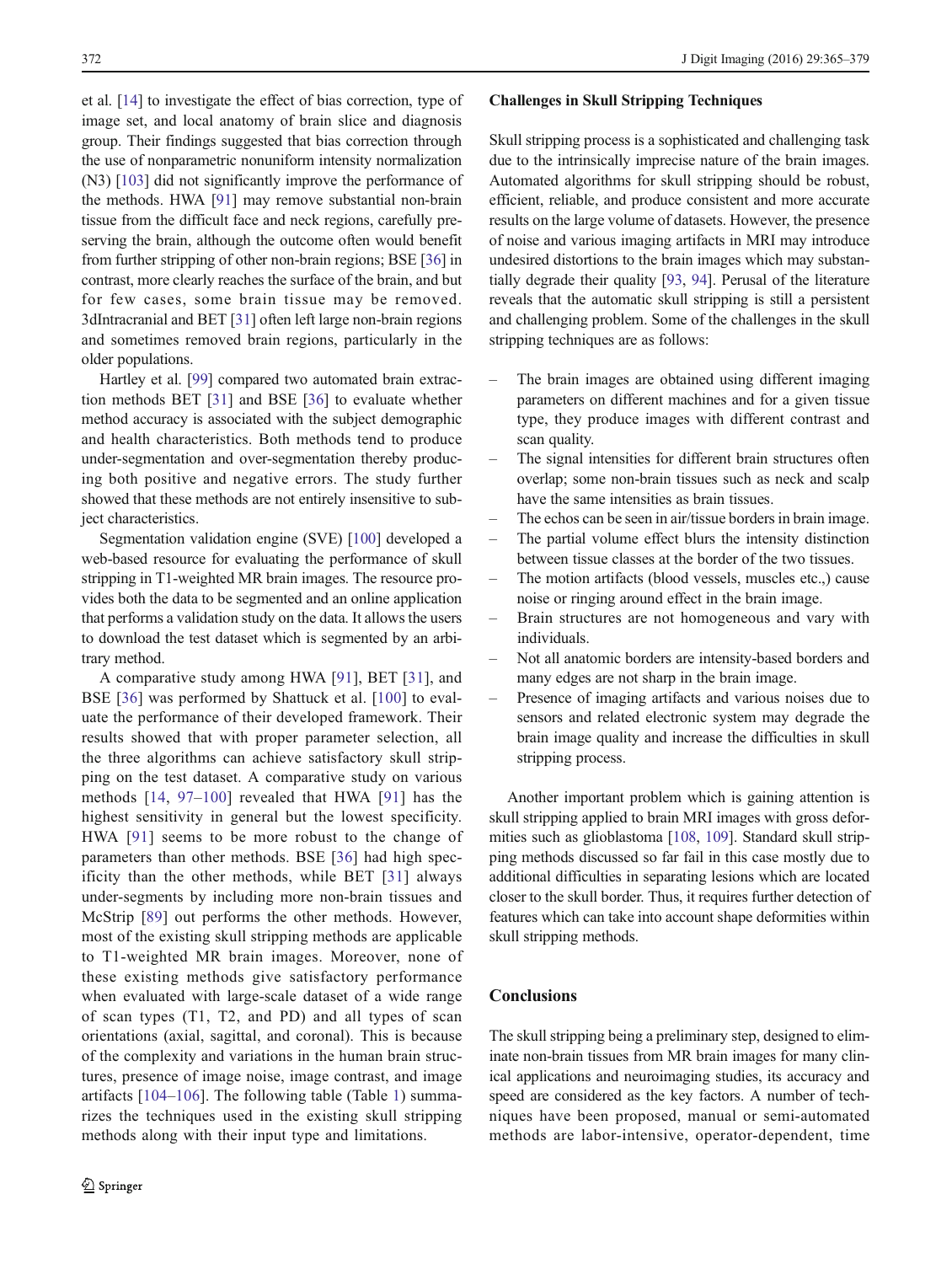<span id="page-8-0"></span>

| Table 1                                                          | Summary of the existing skull stripping methods                                                                                |                                                  |                                                                                                                                                                                                                   |
|------------------------------------------------------------------|--------------------------------------------------------------------------------------------------------------------------------|--------------------------------------------------|-------------------------------------------------------------------------------------------------------------------------------------------------------------------------------------------------------------------|
| Method                                                           | Techniques used                                                                                                                | Input MR brain image type                        | Limitation                                                                                                                                                                                                        |
| (i) Mathematical morphology-based methods<br>Brummer et al. [30] | ng and morphological<br>Histogram-based thresholdin<br>operations.                                                             | T1-weighted coronal and sagittal brain<br>images | Sensitive to small data variations and it is difficult to find the<br>optimum morphology size for separating the brain tissues<br>from the non-brain tissues.                                                     |
| Tsai et al. [33]                                                 | Histogram analysis and morphological operations.                                                                               | T1-weighted images                               | Do not produce good skull stripping result when the image is<br>affected with various image artifacts.                                                                                                            |
| Exbrain [35]                                                     | 3D morphological operations and connected component<br>analysis.                                                               | 3D T1-weighted images                            | Segmentation performance depends on the initial threshold<br>value.                                                                                                                                               |
| <b>BSE</b> [36]                                                  | g, edge detection using a 2D<br>Anisotropic diffusion filterin<br>Marr-Hildreth operator.                                      | T1 and T2-weighted images                        | Sometimes dura matter may also be included in the brain mask<br>and therefore Marr-Hildreth edge detector cannot find a<br>clear brain boundary.                                                                  |
| Shanthi and Sasikumar <sup>[37]</sup>                            | Seed growth and threshold techniques.                                                                                          | T1-weighted images                               | Proper threshold estimation is required.                                                                                                                                                                          |
| Mikhev et al. [38]                                               | of narrow connections using<br>Intensity threshold, removal<br>Bridge Burner method.                                           | T1-weighted images                               | Sometimes over-segmentation/under segmentation the brain<br>images which are affected by intensity bias.                                                                                                          |
| Park and Lee [39]                                                | 2D region growing method.                                                                                                      | T1-weighted images                               | Output depends on the proper selection of two seed points for<br>brain and non-brain regions.                                                                                                                     |
| Gao and Xie [40]                                                 | ng, morphological<br>Anisotropic diffusion filterin<br>processing.                                                             | T1-weighted images                               | Output incorrect brain boundary when the image has high<br>noise.                                                                                                                                                 |
| Somasundaram. and Kalavathi<br>[41, 42]                          | Morphological operations and connected component<br>analysis.                                                                  | T1-weighted images                               | Results with over-segmentation/under segmentation for<br>intensity imhomogeneity images.                                                                                                                          |
| BEA [44, 82]                                                     | Diffusion, morphological operations, and connected<br>component analysis.                                                      | T1 and T2-weighted images                        | Morphological operation sometimes may fail to separate the<br>brain and non-brain when the brain image has similar<br>intensity profile.                                                                          |
| SPECTRE <sup>[45]</sup>                                          | Watershed principle and it combines elastic registration,<br>morphological operators.<br>tissue segmentation, and              | T1-weighted images                               | This method always produces big masks which may include<br>some non-brain tissues.                                                                                                                                |
| (ii) Intensity-based methods                                     |                                                                                                                                |                                                  |                                                                                                                                                                                                                   |
| 3dIntracranial [46, 47]                                          | probability density function<br>(PDF), connected component analysis and<br>Down-hill simplex method,<br>neighborhood analysis. | T1 and T2-weighted images                        | Requires accurate estimation and initialization of initial<br>parameter for better result.                                                                                                                        |
| Huh et al. $[48]$                                                | Anatomical information-based method and connectivity-<br>based threshold algorithm                                             | 3D sagittal oriented images                      | image artifacts, such as noise and intensity imhomogeneity.<br>This method is sensitive to image scanning parameters and                                                                                          |
| Dawant et al. [49]                                               | Combination of a global similarity transformation and<br>local free-form deformations.                                         | T1-weighted images                               | anatomical structure, whereas the tumors may dramatically<br>It cannot be applied to pathological brain images such as<br>tumors because the atlas-based method needs gross<br>alter the morphology of the brain. |
| Pham and Prince [50]                                             | Adaptive fuzzy segmentation algorithm (AFCM).                                                                                  | 3D T2 and PD-weighted images                     | AFCM looks for cluster of the same shape and size and<br>requires accurate initialization of some parameters.                                                                                                     |
| <b>WAT</b> [51]                                                  | Intensity-based approach.                                                                                                      | T1-weighted images                               | better result when the intensity level of GM is as bright as<br>Does not work well for intensity-biased images. It produces<br>CSF but not brighter than WM.                                                      |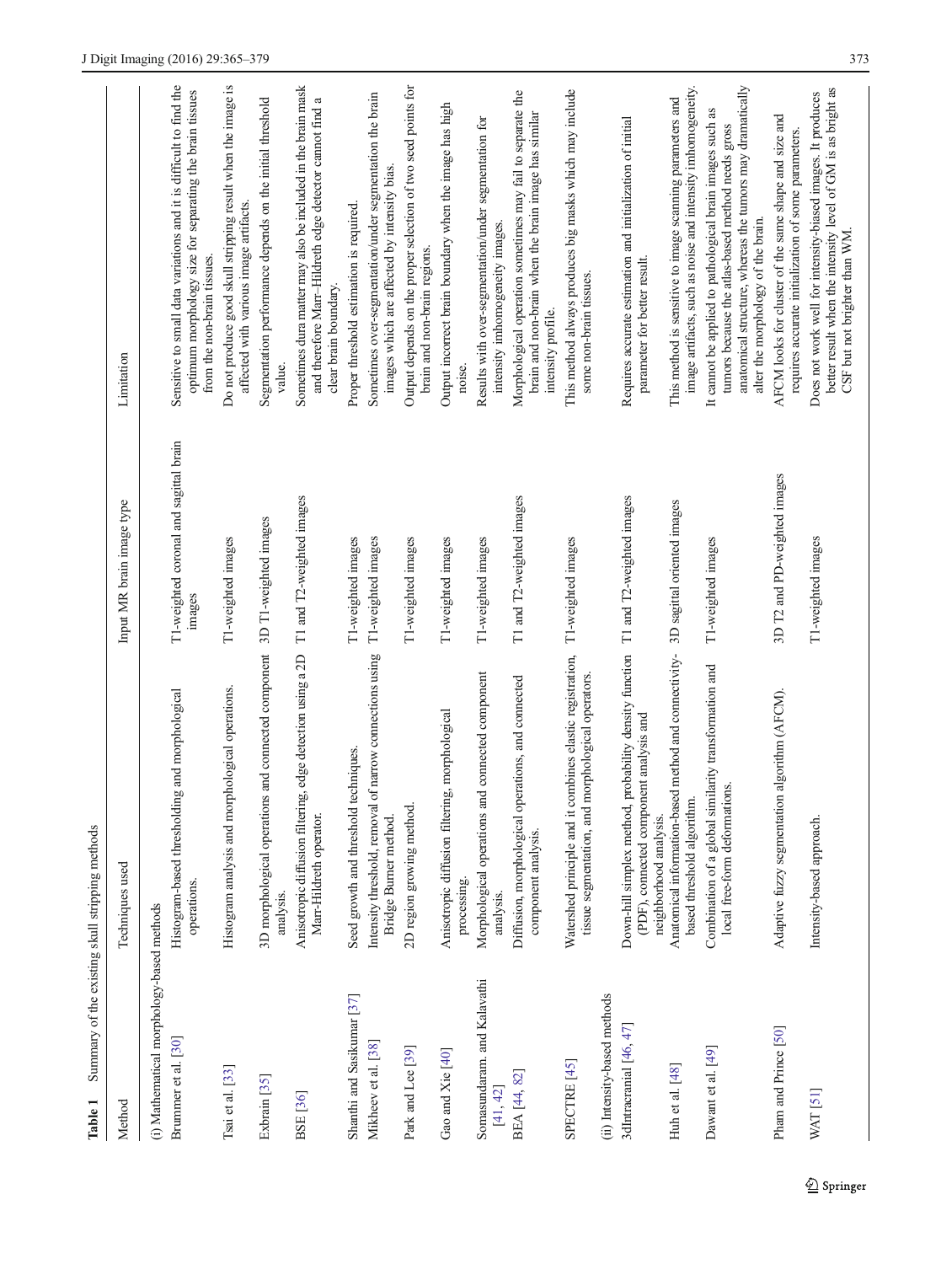| Table 1 (continued)                                          |                                                                                                                                                                                                |                                        |                                                                                                                                                                                                                                                  |
|--------------------------------------------------------------|------------------------------------------------------------------------------------------------------------------------------------------------------------------------------------------------|----------------------------------------|--------------------------------------------------------------------------------------------------------------------------------------------------------------------------------------------------------------------------------------------------|
| Method                                                       | Techniques used                                                                                                                                                                                | Input MR brain image type              | Limitation                                                                                                                                                                                                                                       |
| SPM2 [53]                                                    | Tissue segmentation using classification and the output<br>M compartments.<br>is sum of the GM and W                                                                                           | T1-weighted images                     | Failed to produce good segmentation on abnormal images                                                                                                                                                                                           |
| SPM5, an enhanced version of<br>SPM2 [54]                    | Image registration, tissue classification, and bias<br>correction                                                                                                                              | T1-weighted images                     | Complex procedure is required to find the optimal initial<br>parameters.                                                                                                                                                                         |
| Zu et al. [55]                                               | thresholding and<br>Foreground and background<br>morphological operations.                                                                                                                     | T1-weighted images                     | It may over-segment/under segment the brain due to<br>morphological operations.                                                                                                                                                                  |
| Grau et al. [52]                                             | watershed transform and atlas registration using<br>Improvement over the WAT [51], combines the<br>markers.                                                                                    | T1 and T2-weighted images              | The segmentation results influenced by the selection of<br>markers image.                                                                                                                                                                        |
| GCUT <sub>[56]</sub>                                         | Graph-theoretic image segmentation techniques.                                                                                                                                                 | T1-weighted images                     | GCUT sometimes fail to produce accurate segmentation by<br>following a wrong edge.                                                                                                                                                               |
| Somasundaram and Kalavathi<br>$[57 - 59]$                    | 2D region growing and multi-seeded 2D region growing<br>method.                                                                                                                                | T1, T2, and PD-weighted images         | Do not work well for the brain images with large intensity<br>bias.                                                                                                                                                                              |
| ANALYZE 4.0 [101] & the latest<br>version ANALYZE 12.0 [107] | Geometric operations, mathematical processing,<br>FTT, convolution and deconvolution correction<br>image filtering and enhancement.<br>Custom image filter creation<br>histogram manipulation, | MRI and CT images                      | Semi-automatic tool                                                                                                                                                                                                                              |
| (iii) Deformable surface-based method<br>mRG [102]           | Modified region growing                                                                                                                                                                        | T1-weighted images                     | Semi-automatic method                                                                                                                                                                                                                            |
| Aboutanos et al. [60]                                        | 2D contour geometrical transformation using dynamic<br>programming techniques.                                                                                                                 | T1-weighted image                      | Failed to produce better result for pathological images.                                                                                                                                                                                         |
| Zeng et al. [61]                                             | Used deformation model with two level set equations.                                                                                                                                           | T1-weighted image                      | Requires more processing time to evolve the contours.                                                                                                                                                                                            |
| Suri [62]                                                    | Region-based geometric snake active contour algorithm<br>and fuzzy membership function.                                                                                                        | T1-weighted and synthetic brain images | Requires accurate setting of initial parameters.                                                                                                                                                                                                 |
| Baillard et al. [63]                                         | Level sets and dense 3D registration.                                                                                                                                                          | 3D T1-weighted images                  | Need more computation time, uses complex level set and<br>registration process.                                                                                                                                                                  |
| <b>BET</b> [31]                                              | Set of locally adaptive model forces and thresholding.                                                                                                                                         | T1-weighted images                     | the center of gravity of the volume will be outside the brain,<br>because when the head scan includes more neck portion,<br>Failed to extract the brain region in the bottom axial slices<br>thus, the deformation covers the non-rain portions. |
| <b>BET2</b> [65]                                             | Intensity clamping, surface point detection, and mesh<br>fitting.                                                                                                                              | T1 and T2-weighted images              | It is necessary to give both T1 and T2-weighted images as<br>input.                                                                                                                                                                              |
| 3dSkullStrip [66]                                            | Non-uniformity correction, 3D edge detection and<br>surface deformation.                                                                                                                       | T1-weighted images                     | It is an interactive tool and requires to set many input<br>parameters.                                                                                                                                                                          |
| Lao et al. $[67]$                                            | Deformation model and global shape statistics.                                                                                                                                                 | T1-weighted images                     | It needs more time to initialize attribute vector.                                                                                                                                                                                               |
| MLS [32]                                                     | Active curve model. Written in Java and is able to run on<br>any java-enabled platform.                                                                                                        | 2D or 3D T1 and T2-weighted images     | It is slower than morphological-based methods. Failed to skull<br>strip when the image has high noise or poor contrast.                                                                                                                          |
| John et al. [68]                                             | 3D morphological operations and statistical techniques.                                                                                                                                        | 3D T1-weighted images                  | Requires intensity inhomogeneity correction                                                                                                                                                                                                      |
| Kobashi et al. [81]                                          | model.<br>Fuzzy rule and active shape                                                                                                                                                          | T1-weighted neonatal images            | Do not extract brain completely in all slices.                                                                                                                                                                                                   |
| Yunjie et al. [69]                                           |                                                                                                                                                                                                | 3D T1-weighted images                  | Affected by intensity bias in the image.                                                                                                                                                                                                         |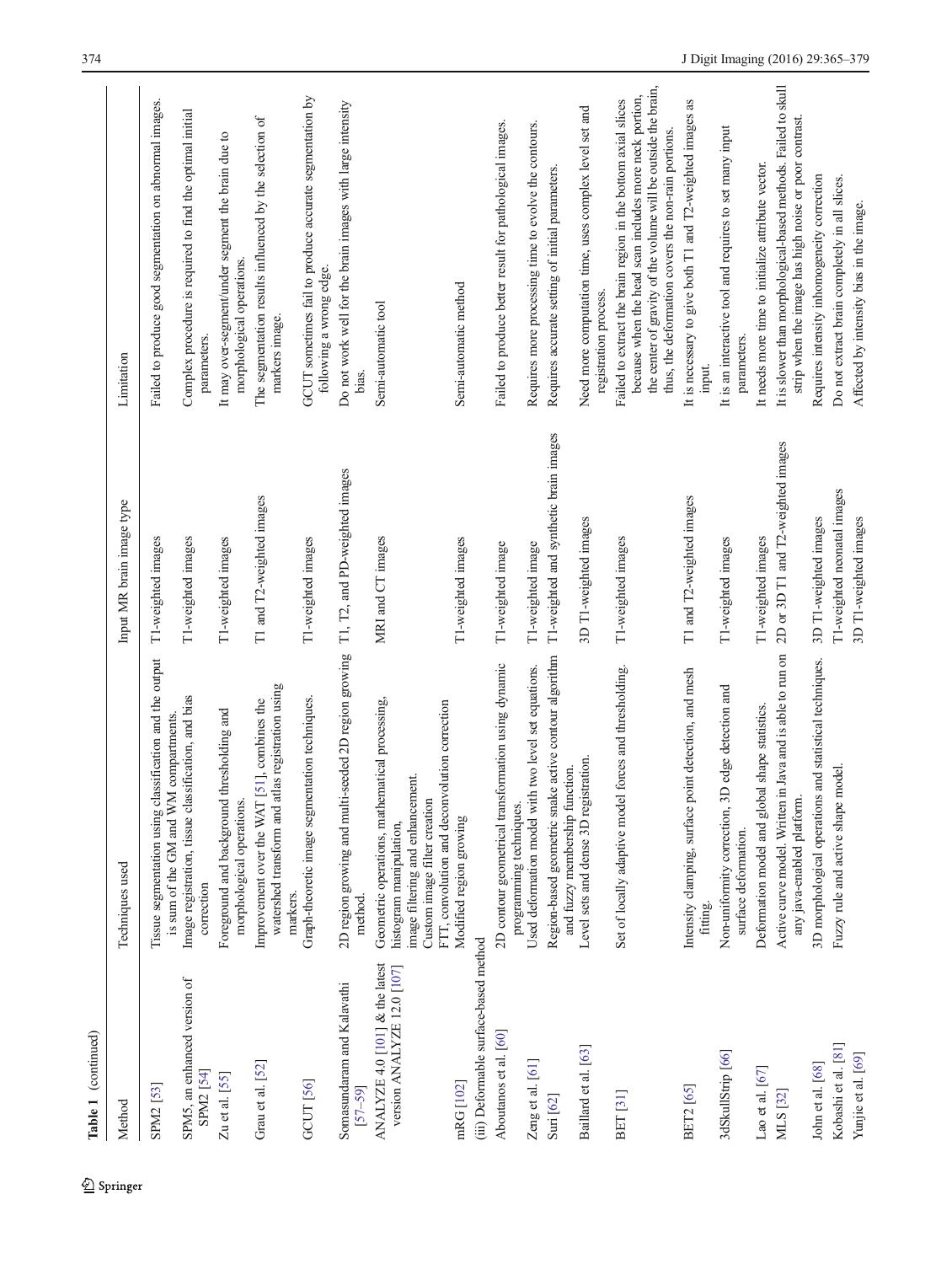| Table 1 (continued)                               |                                                                                                                                        |                                                           |                                                                                                                                                                                                                                                                     |
|---------------------------------------------------|----------------------------------------------------------------------------------------------------------------------------------------|-----------------------------------------------------------|---------------------------------------------------------------------------------------------------------------------------------------------------------------------------------------------------------------------------------------------------------------------|
| Method                                            | Techniques used                                                                                                                        | Input MR brain image type                                 | Limitation                                                                                                                                                                                                                                                          |
| Liu et al. [70]                                   | Gauss mixture model and a 3D mathematical<br>basis functions<br>Deformable model and radial<br>morphology method.                      | T1-weighted images                                        | Noise and intensity imhomogeneity influences the accuracy of<br>threshold calculation.                                                                                                                                                                              |
| Merisaari et al. [71]                             | clustering and a modification of BET [31] is employed<br>Watershed segmentation, Gaussian mixture model                                | T1-weighted images                                        | Requires corresponding T2-weighted brain image for accurate<br>result.                                                                                                                                                                                              |
| Tao and Chang [72]                                | Thresholding, deformable surface-based algorithm and<br>membership function                                                            | T1 and T2-weighted images                                 | Difficult to skull strip when the brain image has poor contrast.                                                                                                                                                                                                    |
| Somasundaram and Kalavathi [73,<br>761            | Chan-Vese active contour model.                                                                                                        | T1, T2, and PD-weighted images                            | Requires more processing time to segment the brain.                                                                                                                                                                                                                 |
| Hwang et al. [74]                                 | 3D level set method, speedup operator and a refinement<br>process.                                                                     | T1-weighted images                                        | Requires accurate computation of speedup operator for curve<br>refinement.                                                                                                                                                                                          |
| Zhang et al. [75]                                 | Improved geometric active contour.                                                                                                     | T1-weighted images                                        | Devised to skull strip only on normal brain images.                                                                                                                                                                                                                 |
| SMHASS <sub>[77]</sub>                            | segmentation based on simplex meshes and pre-<br>Deformable models, histogram analysis, and<br>segmentation using statistical modeling | T1-weighted images                                        | Requires complex thresholding calculation.                                                                                                                                                                                                                          |
| segmentation method [78]<br>A contour-based brain | Contouring algorithm, morphological operation, and<br>connected component analysis.                                                    | T1, T2, and PD-weighted images                            | brain because of the strong intensity similarity between the<br>For few slices, this method over-segment the brain due to<br>morphological erosion process and under-segment the<br>inappropriate removal of brain tissues caused by<br>brain and non-brain tissues |
| (iv) Atlas/template-based methods                 |                                                                                                                                        |                                                           |                                                                                                                                                                                                                                                                     |
| Sandor and Leahy <sup>[34]</sup>                  | Pre-labeled brain atlas, Marr-Hildreth edge detector,<br>morphological operation and deformable atlas<br>matching.                     | 3D T1-weighted images                                     | information provided by a low-level processor, an error in<br>The Marr-Hildreth operator is highly dependent on<br>this affects the accurate detection of brain region<br>boundaries.                                                                               |
| Dale et al. [79]                                  | Intensity normalization and deformation process on<br>tessellated ellipsoidal template.                                                | T1-weighted images                                        | Deformation process is driven by two kinds of forces and<br>therefore requires more processing time.                                                                                                                                                                |
| Wang et al. [80]                                  | Co-registration of an atlas and deformation scheme that<br>is guided by prior information                                              | T1-weighted images                                        | Need manual extraction of atlas-based prior information to<br>guide surface evolution and refinement.                                                                                                                                                               |
| Mahapatra [82]                                    | Shaper prior information along with graph cuts.                                                                                        | T1-weighted neonatal images                               | Do not provide high segmentation accuracy due to poor<br>contrast quality in neonatal bran images.                                                                                                                                                                  |
| MAPS [83]                                         | Atlas registration and segmentation.                                                                                                   | T1-weighted images                                        | Segmentation accuracy depends on the selection of best<br>matched atlas.                                                                                                                                                                                            |
| BEaST [84]                                        | Normalization, construction of brain atlas, patch-based<br>segmentation and uses a library of 80 priors.                               | T1-weighted images                                        | Segmented accuracy depends on the number priors used and<br>selection of priors. Processing time is more.                                                                                                                                                           |
| (v) Hybrid methods                                |                                                                                                                                        |                                                           |                                                                                                                                                                                                                                                                     |
| Kapur et al. [85]                                 | Expectation/maximization segmentation, mathematical<br>morphology, and active contour models                                           | T1-weighted images                                        | Does not produce accurate segmentation result.                                                                                                                                                                                                                      |
| Atkins and Mackiewich [86]                        | Anisotropic filters, snake contouring technique, and a<br>priori knowledge.                                                            | PD/T2-weighted axially acquired multi-<br>spectral images |                                                                                                                                                                                                                                                                     |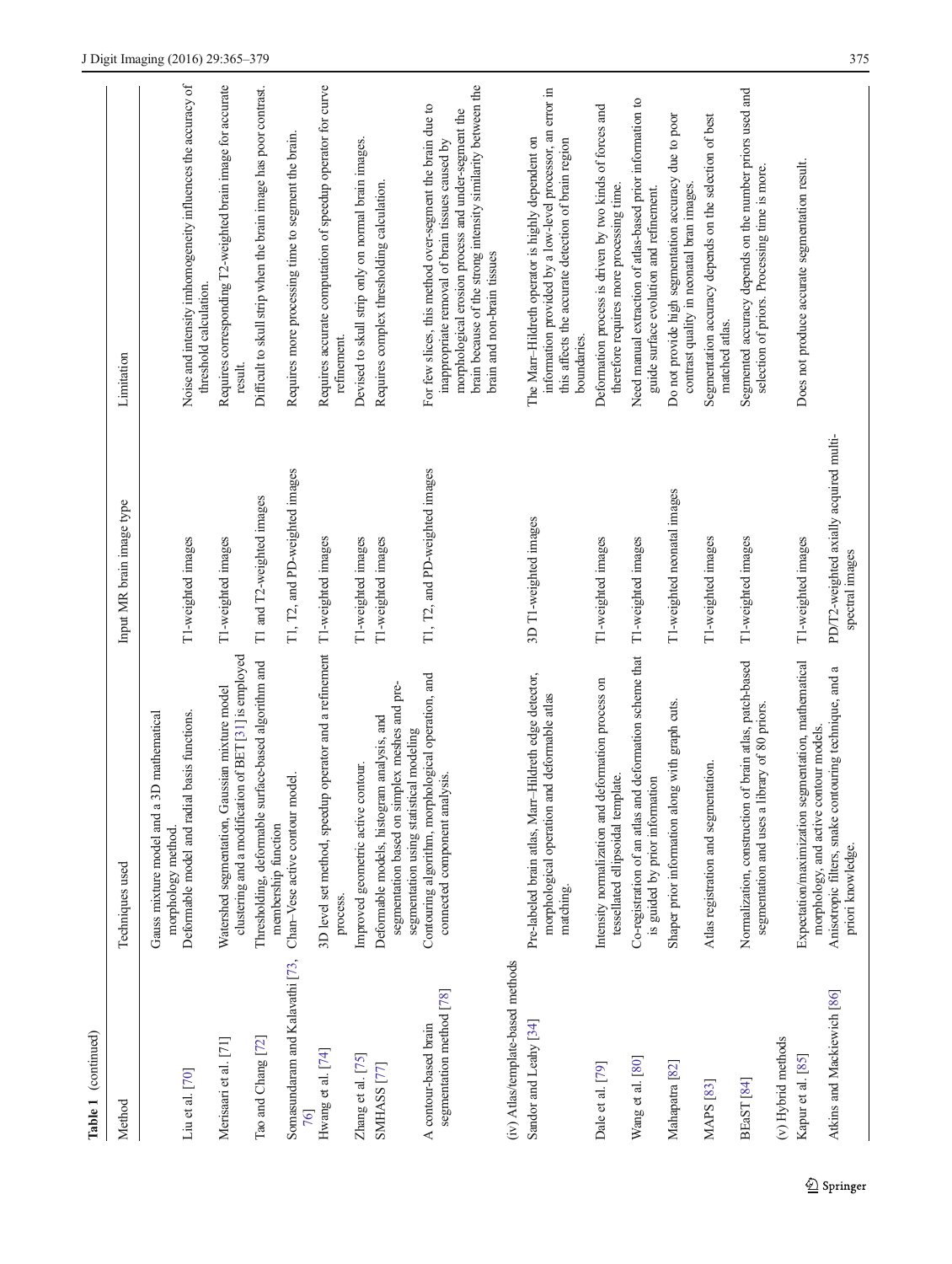| Table 1 (continued)     |                                                                                                                           |                                                |                                                                                                                                                                                                                                                                                                                                                        |
|-------------------------|---------------------------------------------------------------------------------------------------------------------------|------------------------------------------------|--------------------------------------------------------------------------------------------------------------------------------------------------------------------------------------------------------------------------------------------------------------------------------------------------------------------------------------------------------|
| Method                  | Techniques used                                                                                                           | Input MR brain image type                      | Limitation                                                                                                                                                                                                                                                                                                                                             |
|                         |                                                                                                                           |                                                | For few slices, the snake model requires manual initialization<br>of the brain boundary. Topological mask of the brain is not<br>related to the brain size.                                                                                                                                                                                            |
| ImageJ [87]             | Complex contouring algorithm                                                                                              | Coronal T1-weighted images                     | results. This method is modeled for normal subjects and it<br>It requires complex contouring algorithm to produce the<br>failed to extract brain containing abnormal anatomic<br>structures.                                                                                                                                                           |
| Bauer et al. [88]       | Geodesic active contour segmentation with level set<br>based algorithm using IT                                           | T1, T1-contrast, T2, T2-flair and CT<br>images | Sometimes the user needs to fine-tune the parameters for the<br>registration or level-set segmentation according to their<br>requirements.                                                                                                                                                                                                             |
| McStrip <sup>[89]</sup> | thresholding, edge detection procedures and intensity<br>Incorporates BSE [36], template warping, intensity<br>histogram. | T1-weighted images                             | Requires the creation of good wrap masks from different<br>models using automated image registration method.                                                                                                                                                                                                                                           |
| <b>HWA</b> [91]         | Combines watershed algorithm [51] and deformable<br>surface model [79].                                                   | T1-weighted images                             | It may include the non-brain portion in the segmented brain<br>due to intensity bias in the input image.                                                                                                                                                                                                                                               |
| BEMA [92]               | Combines BSE [36], BET [31], 3DIntracranial [47], and T1-weighted images<br>watershed techniques [79]                     |                                                | Limitations on the combined methods also affect the<br>Needs improvement in the atlas registration.<br>Requires more processing time.<br>performance of BEMA.                                                                                                                                                                                          |
| Huang et al. [94]       | morphology, connected component analysis and<br>Expectation maximization (EM) mathematical<br>geodesic active contours    | T1-weighted images                             | Pixel intensity-based segmentation is required and therefore<br>output is influenced by the intensity profile of the image.                                                                                                                                                                                                                            |
| Carass et al. [95]      | Combines elastic registration, tissue segmentation, and<br>morphological techniques                                       | T1-weighted images                             | Partial volume and image imhomogeneity present in the<br>image affects the final result.                                                                                                                                                                                                                                                               |
| ROBEX [96]              | Combines the discriminative and generative model                                                                          | T1-weighted images                             | It over smooth the contour of the brain and there can leave out<br>some gray matter, which can represent a problem if the next<br>step in the image analysis pipeline is estimating the cortical<br>thickness or measuring the gray matter volume. Image<br>registration is not general for articulated or highly<br>anatomically variable structures. |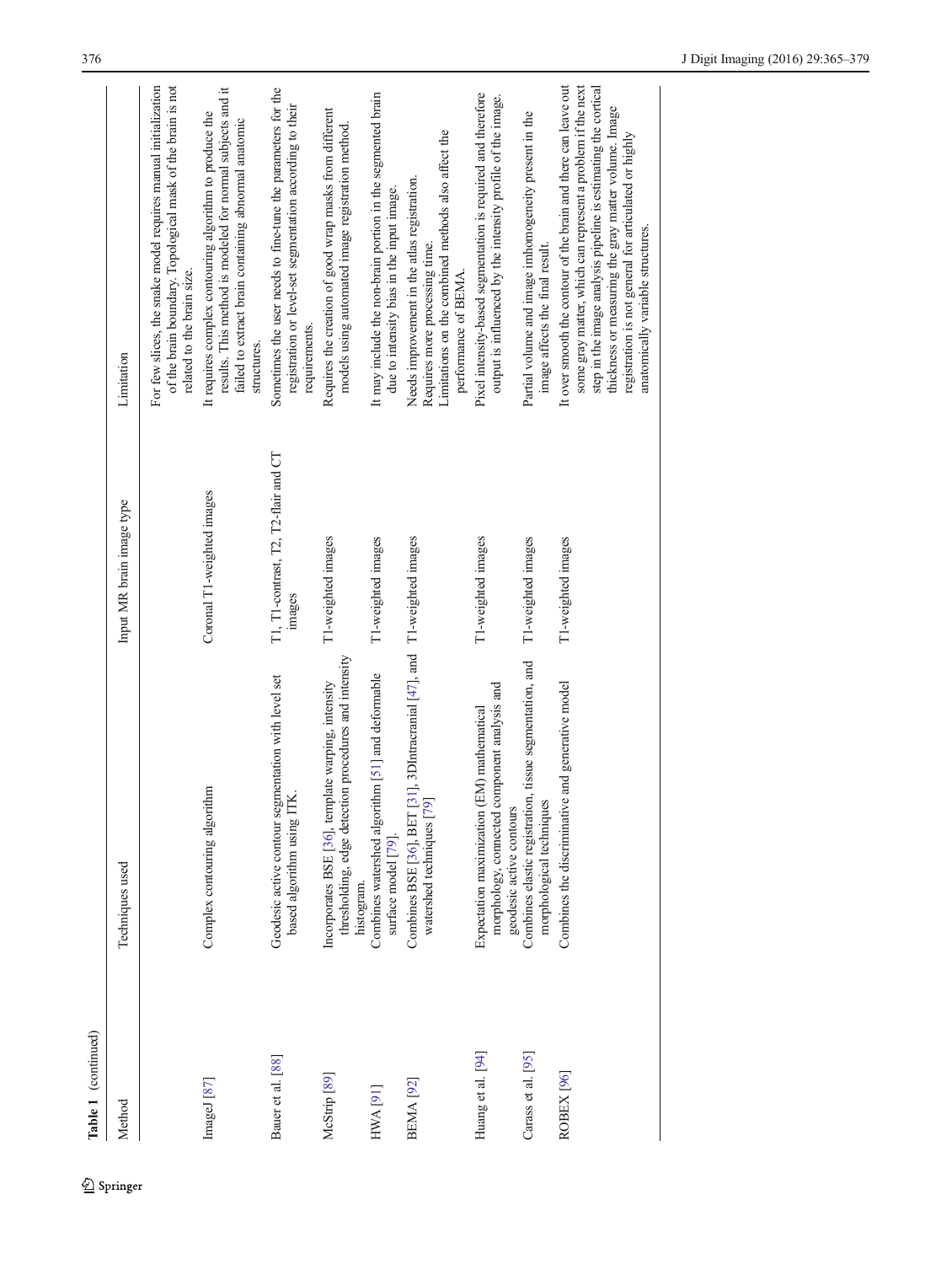<span id="page-12-0"></span>consuming and thus are not desirable in large-scale studies. The automated skull stripping methods help to improve the speed and accuracy of prognostic and diagnostic procedures in brain image segmentation and analysis. But, the majority of the skull stripping methods were devised only for T1 weighted brain images and majority of the existing methods cannot be applied for all brain image type and orientations. Because the appearance of the brain images may vary significantly between scans, which further complicates the task of devising an efficient skull stripping method that works across sequences and scanners. The existing skull stripping methods often need to be adapted specifically for a certain type of study or, in the best case, need to be tuned to work on a certain population. A method that works reliably and robustly on a variety of different brain morphologies and acquisition sequences without requiring adjustment of parameters would greatly reduce the need for manual intervention and exclusion of subjects in neuroimaging studies. Therefore, the development of novel, robust, and automated algorithm for MRI skull stripping that provides feasible solutions for all the challenges posed by skull stripping methods is still demanding area of research in field brain image processing and analysis.

## References

- 1. Haacke EM, Brown RW, Thompson MR, Venkatesan R: Magnetic resonance imaging, physical principles and sequence design. John Willey & Sons, New York, 1999
- 2. Quencer RM, Bradley WG: MR imaging of the brain: what constitutes the minimum acceptable capability? Am J Neuroradiol 22(8):1449–1450, 2001
- 3. Cheour M: Advantages of brain MRI, 2010, Available at: RadiologyInfo.org
- 4. Schmid P: Segmentation of digitized dermatoscopic images by Two-dimensional colour clustering. IEEE Trans Med Imaging 18(2):164–171, 1999
- 5. NLM-National Library of Medicine, (Rockville Pike, Bethesda U.S., 2011), Available online at: [http://www.nlm.nih.gov](http://www.nlm.nih.gov/)
- 6. Gonzalez RC, Woods RE: Digital image processing, 3rd edition. Prentice Hall of India (P) Ltd, New Delhi, 2008
- 7. Pham DL, Xu C, Prince JL: Current methods in medical image segmentation. Annu Rev Biomed Eng 2(1):315–338, 2000
- 8. Sharma N, Aggarwal LM: Automated medical image segmentation techniques. J Med Phys 35(1):3–14, 2010
- 9. Hizukuri A, Nakayama R, Nakako N, Kawanaka H, Takase H, Yamamoto K, Tsuruoka S: Computerized segmentation method for individual calcifications within clustered microcalcifications while maintaining their shapes on magnification mammograms. J Digit Imaging 25:377–386, 2012
- 10. Younis A, Ibrahim M, Kabuka M, John N: An artificial immuneactivated neural network applied to brain 3D MRI segmentation. J Digit Imaging 21(1):69–88, 2008
- 11. Erickson BJ, Avula RTV: An algorithm for automatic segmentation and classification of magnetic resonance brain images. J Digit Imaging 11(2):74–82, 1998
- 12. Handels H, Tolxdorff T: A new segmentation algorithm for knowledge acquisition in tissue- characterizing magnetic resonance imaging. J Digit Imaging 3(2):89–94, 1990
- 13. Hogan RE, Mark KE, Choudhuri I, Wang L, Joshi S, Miller MI, Bucholz RD: Magnetic resonance imaging deformation-based segmentation of the hippocampus in patients with mesial temporal sclerosis and temporal lobe epilepsy. J Digit Imaging 13(1):217– 218, 2000
- 14. Fennema-Notestine C, Ozyurt IB, Clark CP, Morris S, Bischoff-Grethe A, Bondi MW, Jernigan TL, Fischl B, Segonne F, Shattuck DW, Leahy RM, Rex DE, Toga AW, Zou KH, Brain M, Brown GG: Quantitative evaluation of automated skull-stripping methods applied to contemporary and legacy images: effects of diagnosis, bias correction and slice location. Hum Brain Mapp 27(2):99–113, 2006
- 15. Matsumoto S, Asato R, Konishi J: A fast Way to visualize the brain surface with volume rendering of MRI data. J Digit Imaging 12(4):185–190, 1999
- 16. Mahmood Q, Chodorowski A, Mehnert A, Gellermann J, Persson M, Unsupervised segmentation of head tissues from multi-modal MR images for EEG source localization J Digit Imaging, 2014
- 17. Hata Y, Kobashi S, Kondo K, Kitamura YT, Yanagida T: Transcranial ultrasonography system for visualizing skull and brain surface aided by fuzzy expert system. IEEE Trans Syst Man Cybern 35(6):1360–1373, 2005
- 18. Klein A, Ghosh SS, Avants B, Yeo B, Fischl B, Ardekani B, Gee JC, Mann J, Parsey RV: Evaluation of volume-based and surfacebased brain image registration methods. NeuroImage 51(1):214– 220, 2010
- 19. Kalkers NF, Ameziane N, Bot JC, Minneboo A, Polman CH, Barkhof F: Longitudinal brain volume measurement in multiple sclerosis: rate of brain atrophy is independent of the disease subtype. Archit Neurol 58(10):1572–1576, 2002
- 20. Wels M, Zheng Y, Huber M, Hornegger J, Comaniciu D: A discriminative model-constrained EM approach to 3D MRI brain tissue classification and intensity Non-uniformity correction. Phys Med Biol 56(11):3269–3300, 2011
- 21. Wang L, Chen Y, Pan X, Hong X, Xia D: Level set segmentation of brain magnetic resonance images based on local gaussian distribution fitting energy. J Neurosci Methods 188(2):316–325, 2010
- 22. Thompson PM, Mega MS, Woods RP, Zoumalan CI, Lindshield CJ, Blanton RE, Moussai J, Holmes CJ, Cummings JL, Toga AW: Cortical change in Alzheimer's disease detected with a diseasespecific population-based brain atlas. Cereb Cortex 11(1):1–16, 2001
- 23. Tosun D, Rettmann ME, Naiman DQ, Resnick SM, Kraut MA, Prince JL: Cortical reconstruction using implicit surface evolution: accuracy and precision analysis. NeuroImage 29(3):838–852, 2006
- 24. MacDonald D, Kabani N, Avis D, Evans AC: Automated 3-D extraction of inner and outer surfaces of cerebral cortex from MRI. NeuroImage 12(3):340–356, 2000
- 25. Zhao L, Ruotsalainen U, Hirvonen J, Hietala J, Tohka J: Automatic cerebral and cerebellar hemisphere segmentation in 3D MRI: adaptive disconnection algorithm. Med Image Anal 14(3):360–372, 2010
- 26. Zivadinov R, Bagnato F, Nasuelli D, Bastianello S, Bratina A, Locatelli L, Watts K, Finamore L, Grop A, Dwyer M, Catalan M, Clemenzi A, Millefiorini E, Bakshi R, Zorzon M: Short-term brain atrophy changes in relapsing-remitting multiple sclerosis. Neurol Sci 223(2):185–193, 2004
- 27. Rusinek H, de Leon MJ, George AE, Stylopoulos LA, Chandra R, Smith G, Rand T, Mourino M, Kowalski H: Alzheimer disease: measuring loss of cerebral gray matter with MR imaging. Radiology 178(1):109–114, 1991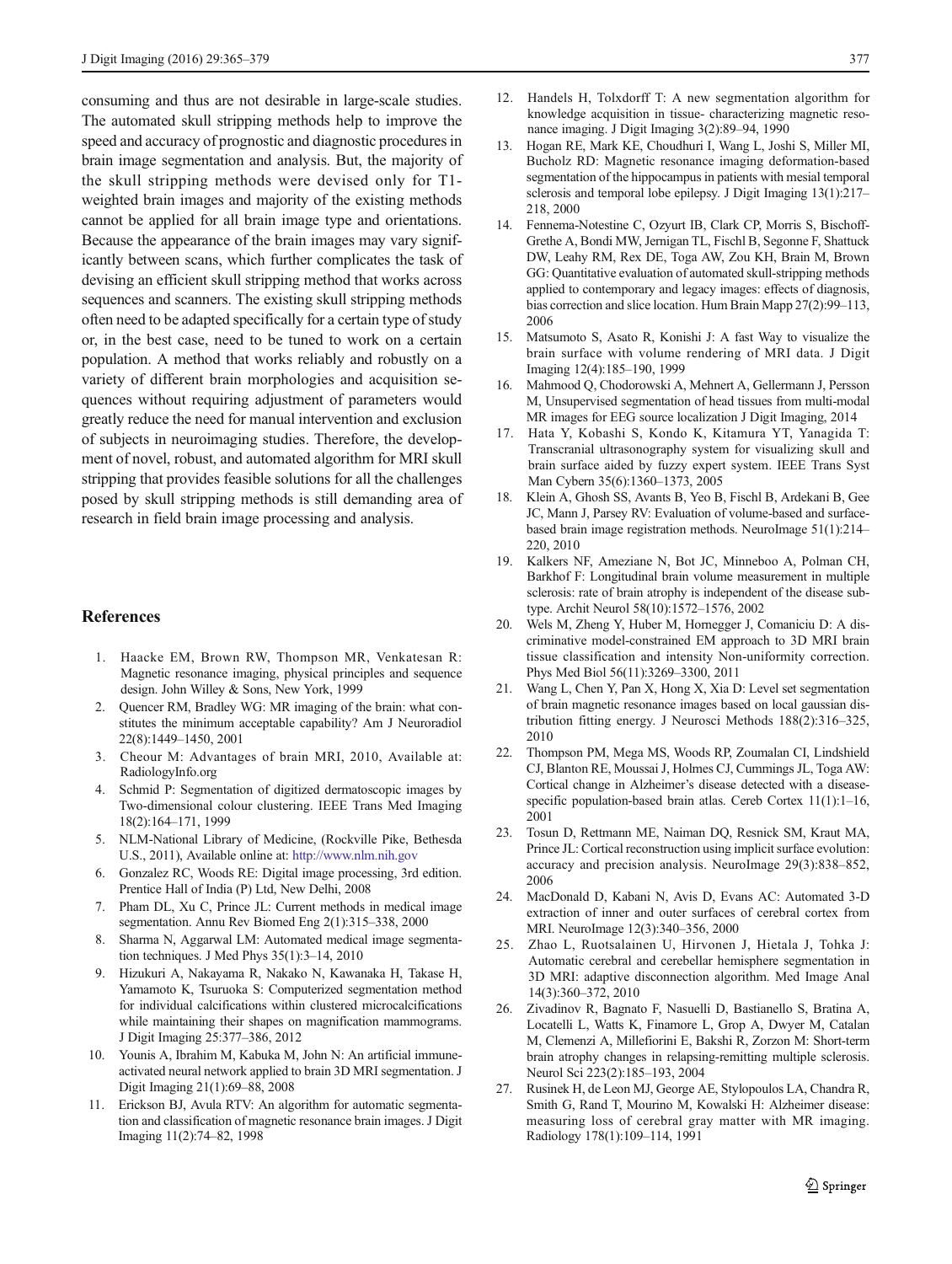- <span id="page-13-0"></span>28. Tanskanen P, Veijola JM, Piippo UK, Haapea M, Miettunen JA, Pyhtinen J, Bullmore ET, Jones PB, Isohanni MK: Hippocampus and amygdala volumes in schizophrenia and other psychoses in the northern Finland 1966 birth cohort. Schizophr Res 75(2-3): 283–294, 2005
- 29. Blanton RE, Levitt JG, Peterson JR, Fadale D, Sporty ML, Lee M, To D, Mormino EC, Thompson PM, McCracken JT, Toga AW: Gender differences in the left inferior frontal gyrus in normal children. NeuroImage 22(2):626–636, 2004
- 30. Brummer ME, Mersereau RM, Eisner RL, Lewine RRJ, Caeslles V, Kimmel R, Sapiro G: Automatic detection of brain contours in MRI datasets. IEEE Trans Image Process 12(2):153–166, 1993
- 31. Smith SM: Fast robust automated brain extraction. Hum Brain Mapp 17(3):143, 2002
- 32. Zhuang AH, Valentino DJ, Toga AW: Skull stripping magnetic resonance images using a model-based level sets. NeuroImage 32(1):79–92, 2006
- 33. Tsai C, Manjunath BS, Jagadeesan R: Automated segmentation of brain MR images. Pattern Recogn 28(12):1825–1837, 1995
- 34. Sandor S, Leahy RM: Surface-based labeling of cortical anatomy using a deformable atlas. IEEE Trans Med Imaging 16(1):41–54, 1997
- 35. Lemieux G, Krakow KH, Woermann FG: Fast, automatic segmentation of the brain in T1-weighted volume magnetic resonance image data. Proc SPIE Med Imaging: Image Processing 3661: 152–160, 1999
- 36. Shattuck DW, Sandor-Leahy SR, Schaper KA, Rottenberg DA, Leahy RM: Magnetic resonance image tissue classification using a partial volume model. NeuroImage 13(5):856–876, 2001
- 37. Shanthi KJ, Sasikumar M: Skull stripping and automatic segmentation of brain MRI using seed growth and threshold techniques, Proc. International Conference on Intelligent and Advanced Systems, Kuala Lumpur 1:422-426,2007
- 38. Mikheev B, Nevsky G, Govindan S, Grossman R, Rusinek H: Fully automatic segmentation of the brain from T1-weighted MRI using bridge burner algorithm. J Magn Reson Imaging 27(6):1235–1241, 2008
- 39. Park GJ, Lee C: Skull stripping based on region growing for magnetic resonance images. NeuroImage 47(4):1394–1407, 2009
- 40. Gao J, Xie M: Skull stripping MR brain images using anisotropic diffusion filtering and morphological processing, Proc. International Symposium on Computer Network and Multimedia Technology, Wuhan 1:1-4,2009
- 41. Somasundaram K, Kalavathi P: Automatic skull stripping of magnetic resonance images (MRI) of human head scans using image contour. Image Processing, Allied Publisher, New Delhi, 2010, pp 147–151
- 42. Somasundaram K, Kalavathi P: A hybrid method for automatic skull stripping of magnetic resonance images (MRI) of human head scans. Proc. International Conference on Computing Communication and Networking Technologies (ICCCNT), Karur, Tamilnadu, 1-5, 2010
- 43. Somasundaram K, Kalaiselvi T: Fully automatic brain extraction algorithm for axial T2- weighted magnetic resonance images. Comput Biol Med 40(10):811–822, 2010
- 44. Somasundaram K, Kalaiselvi T: Automatic brain extraction methods for T1 magnetic resonance images using region labeling and morphological operations. Comput Biol Med 41(8):2011
- 45. Carass A, Cuzzocreo J, Wheeler MB, Bazin PL, Resnick SM, Prince JL: Simple paradigm for extra-cerebral tissue removal: algorithm and analysis. NeuroImage 56(4):1982–1992, 2011
- 46. Cox RW: AFNI: software for analysis and visualization of functional magnetic resonance Neuroimages. Comput Biomed Res 29(3):162–173, 1996
- 47. Ward BD: 3dIntracranial: automatic segmentation of intracranial region. Technical Report, Biophysics Research Institute, Medical College of Wisconsin, UK, 1999
- 48. Huh S, Ketter TA, John KH, Lee C: Automated cerebrum segmentation from three- dimensional sagittal brain MR images. Comput Biol Med 32(5):311–328, 2002
- 49. Dawant BM, Hartmann SL, Thirion JP, Maes F, Vandermeulen D, Demaerel P: Automatic 3-D segmentation of internal structures of the head in MR images using a combination of similarity and freeform transformations: part I. Methodology and validation on normal subjects. IEEE Trans Med Imaging 18(10):909–916, 1999
- 50. Pham DL, Prince JL: Adaptive fuzzy segmentation of magnetic resonance images. IEEE Trans Med Imaging 18(9):737–752, 1999
- 51. Hahn HK, Peitgen HO: The Skull Stripping Problem in MRI Solved by Single 3D Watershed Transform, Proc. Medical Image Computing and Computer Assisted Intervention (MICCAI). LNCS 2000:134–143, 1935
- 52. Grau V, Mewes AUJ, Alcaiz M, Kikinis R, Warfield SK: Improved watershed transform for medical image segmentation using prior information. IEEE Trans Med Imaging 23(4):447– 458, 2004
- 53. Ashburner J, Friston KJ: Voxel based morphometry: the methods. NeuroImage 11(6):805–821, 2000
- 54. Ashburner J, Friston KJ: Unified segmentation. NeuroImage 26(3):839–851, 2005
- 55. Zu YS, Guang HY, Jing ZL: Automated histogram-based brain segmentation in T1- weighted three-dimensional magnetic resonance head images. NeuroImage 17(3):1587–1598, 2002
- 56. Sadananthan S, Zheng W, Chee M, Zagorodnov V: Skull stripping using graph cuts. NeuroImage 49(1):225–239, 2010
- 57. Somasundaram K, Kalavathi P: Skull stripping of MRI head scans based on 2D region growing, Proc. ICOM11 Tiruchirappalli, Tamil Nadu, 2011, pp 18–23
- 58. Somasundaram K, Kalavathi P: Brain segmentation in magnetic resonance human head scans using multi-seeded region growing. Imaging Sci J 62(5):273–284, 2014
- 59. Kalavathi P: Computation of brain asymmetry in 2D brain images. Int J Sci Eng Res 5(7):1167–1171, 2014
- 60. Aboutanos GB, Nikanne J, Watkins N, Dawant BM: Model creation and deformation for the automatic segmentation of the brain in MR images. IEEE Trans Biomed Eng 46(11):1346–1356, 1999
- 61. Zeng X, Staib LH, Schultz RT, Duncan JS: Segmentation and measurement of the cortex from 3-D MR images using coupledsurfaces propagation. IEEE Trans Med Imaging 18(10):927–937, 1999
- 62. Suri JS: Two-dimensional fast magnetic resonance brain segmentation. IEEE Eng Med Biol 20(4):84–95, 2001
- 63. Baillard C, Hellier P, Barillot C: Segmentation of brain 3D MR images using level sets and dense registration. Med Image Anal 5(3):185–194, 2001
- 64. Atkins MS, Siu K, Law B, Orchard JJ, Rosenbaum WL: Difficulties of T1 brain MRI segmentation techniques, medical imaging. Proc. SPIE 4684(1):1837–1844, 2001
- 65. Jenkinson M, Pechaud M, Smith S: BET2 MR-based estimation of brain, skull and scalp surfaces. Oxford Centre for Functional Magnetic Resonance Imaging of the Brain (FMRIB), Oxford, 2005
- 66. 3dSkullStrip, a part of the AFNI (Analysis of Functional Neuro Images) package. available at [http://afni.nimh.nih.gov](http://afni.nimh.nih.gov/)
- 67. Lao Z, Shen D, Davatzikas C: Statistical shape model for automatic skull-stripping of brain images. Proc. IEEE International Symposium on Biomedical Imaging, Washington, D.C, 2002, pp 855–858
- 68. John C, Kevin W, Emma L, Chao C, Barbara P, Declan J: Statistical morphological skull stripping of adult and infant MRI data. Comput Biol Med 37(3):342–357, 2007
- 69. Yunjie C, Jianwei Z, Shunfeng W: A new fast brain skull stripping method, biomedical engineering and informatics. Proc. 2nd